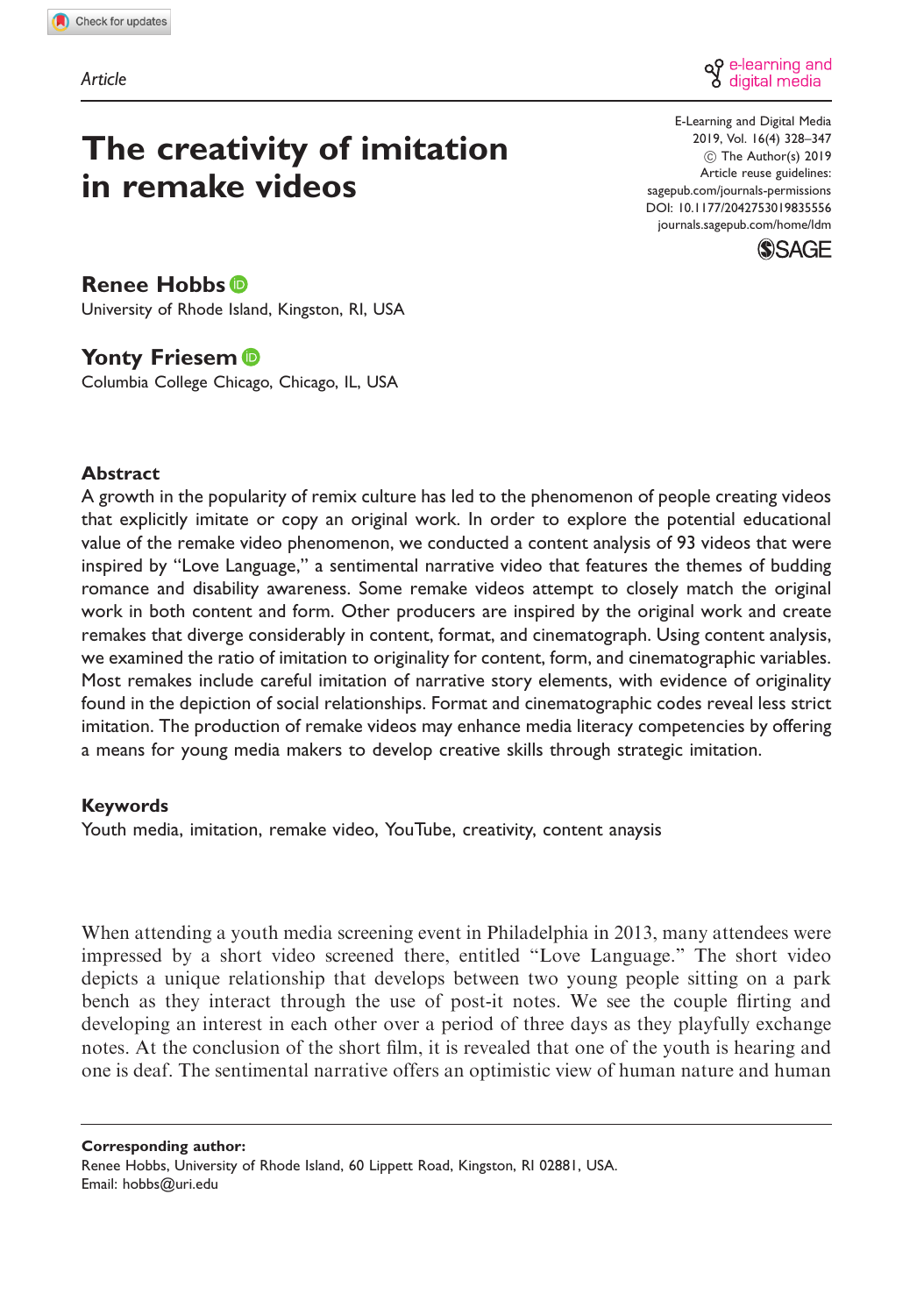relationships and expresses people's ability to communicate and value each other across difference. The video received an audience appreciation award at the youth media screening event hosted at PhillyCam, the city's local access center.

But only one week previous to this event, in Providence, Rhode Island, the GiveMe5 festival, a state-wide youth media event, featured another youth-produced video, also called "Love Language," featuring different actors and setting, but with an identical plot, structure, and form. This video also received a warm response from the audience. Because the ending credits were cut before the conclusion of the film, the audience could not see that this version included a line at the end that indicated that the productions were in fact a remake of the viral video produced by the Jubilee Project to support the American Society for Deaf Children in November 2010. A search on "Love Language" on YouTube reveals thousands of short video remakes from around the world featuring the plot and structure of the original. It is difficult to determine why this video attracted so many imitations, but the simple production values and emotionally compelling narrative may explain its popularity as an object of imitation.

We take an interest in the "Love Language" video in order to examine some of the pleasures, paradoxes, and tensions regarding the ethical, aesthetic, and therefore educational values of youth-produced remake videos. Although remakes have been sometimes considered "uninspired copies," the remake genre is a significant part of filmmaking (Koos and Forrest, 2002: 3). Film critics of the mid-20th century considered remaking a purely American practice, a product of standardized filmmaking practices and the monopolization of the world market. In distinguishing between film remakes and adaptations, film scholars considered remakes as films that simply updated an older film in order to maintain its appeal to new audiences, while adaptations made changes to the content and form of the original in a way that transforms it by adding new meaning and value (Koos and Forrest, 2002). In examining Hollywood film remakes, Lenos (2009) observes that film remakes capitalize on familiarity while adapting narrative and filmic tropes to new cultural contexts.

Digital remix practices work in similar ways to link together media culture, history and locality, often as a form of social critique (Jocson, 2013). In an analysis of YouTube videos that generated a high volume of derivatives, Shifman (2011) noted that memetic YouTube videos used both imitation (careful copying elements from another video) and remix (re-editing an original video to create new meaning). In the context of YouTube, remake videos are creative derivatives that generate user engagement by adapting content primarily from a single earlier video, making variations while ensuring that the remake is recognizably similar to the original. Thus, remake videos exploit the popularity of the original, as "the number of derivatives spawned by a certain video is an indicator of attention, and in turn draws attention to the memetic video, in a reciprocal process" (Shifman, 2011: 199).

As youth media production grows, there is some concern about youth voice and issues of originality, copyright, and reproduction of media culture, values, and norms (Halverson, 2010; Hauge, 2014). But there is much pedagogical value in the act of imitation; copying is itself a time-honored form of education practice (Duncum, 2009). At the same time, creativity is understood as the process of modifying and adapting previously created content and form to create novel and original material (Ferguson, 2016). Creative media professionals acknowledge that constraints and limitations of the production process often create conditions where creativity can flourish. Media educators may want to encourage the creation of remake videos or discourage this practice, depending on their attitudes and beliefs about imitation and originality (Masterman and Thompson, 1980).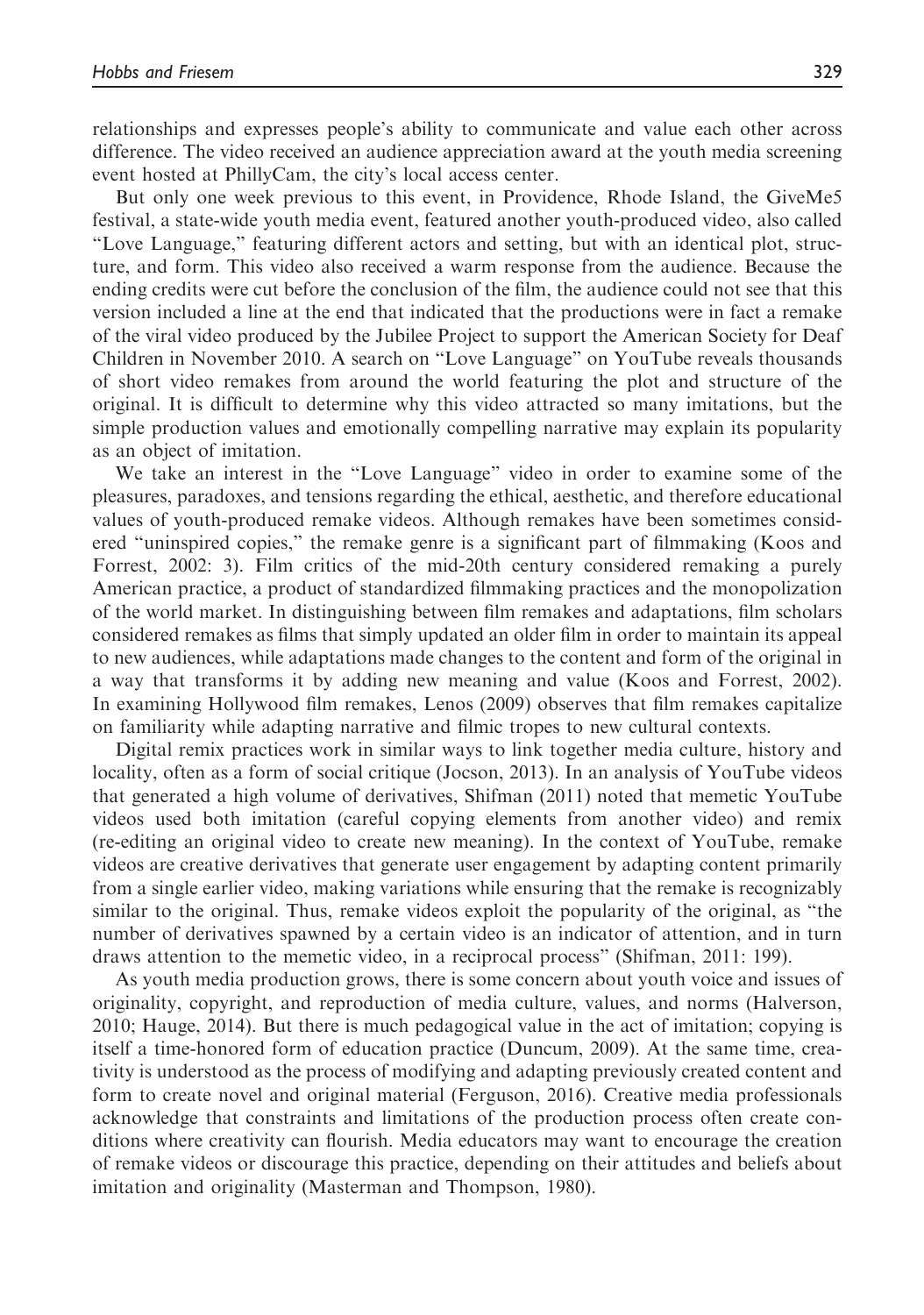In this paper, we situate a focus on the "Love Language" phenomenon in relation to the literature on YouTube culture, youth media, media literacy, and media arts education. In order to understand the dialectic tension between imitation and originality, we conducted a content analysis of "Love Language" remake videos to examine filmmakers' strategic copying of narrative content, stylistic format, and cinematography in the creation of remake videos. By exploring the relationship between imitation and originality, we consider the creativity of imitation and reflect on its implications and potential consequences in relation to the pedagogy of youth media, media arts education, and media literacy education.

## Literature review

### Theories of imitation in education

What is the relationship between creativity, copying, imitation, and learning? Imitation, as a practice of learning, has sometimes been treated with disrespect. Since Plato, people have considered art as an imitation of nature and thereby inferior to the original. The Greek philosophers debated the role of imitation in the artistic process. Some thought that art was successful if it depicted a unified, single action as a complete whole, seeing the artist as abstracting reality from a close encounter with nature (Sullivan, 1989).

Imitation has a place in learning, however. Some in the ancient world thought that artists should look to human life and character for inspiration, imitating great artists and gaining familiarity with their best works. According to some scholars of classical rhetoric, imitation facilitates both critical analysis and creative practice in the context of learning. In studying the writings of Cicero, Aristotle, Quintillian, and others, scholars have identified differences of emphasis on the relative value of pedagogical practices of imitation such as memorization, translation, paraphrasing, and modeling (Sullivan, 1989). Modeling was often used as part of pedagogy in the ancient world. During the phase of learning called analysis, "students, under the guidance of the teacher, made a close study of the model to observe how its excellences followed the precepts of art" (Corbett, 1971, as quoted in Sullivan, 1989: 11). In the learning phase called genesis, students attempted to create something similar to the model that had been analyzed. For generations going far back before the Renaissance, educators have emphasized the practice of children analyzing and copying approved models as a means to learn. Imitation was thus deeply rooted in respect for the accomplishments of the past.

Attitudes about the value of imitation for developing a creative mind changed as a result of 18th century Romanticism, which conceptualized creativity as the work of an individual genius who sees reality in new ways. As works of the past were considered increasingly outdated and inferior, educators were less likely to hold them up as worthy of emulation (Duncum, 1988). Imitation because suspect among educators and artists who believed that only by breaking with the past can fresh insights emerge. In the 1960s, when the forward-looking energy of youth culture created deep ruptures with the past, the concept of imitation fell under deep suspicion. Activities and lessons that encouraged imitation were thought to deny creative self-expression to the learner. During this time, "no one argues in favor of imitative procedures in the literature of art education," as art educators firmly believed that imitation "deprives the child of flexibility, destroys his imagination, injures his self-confidence, and makes him dependent" (Bagley, 1963: 8). Personal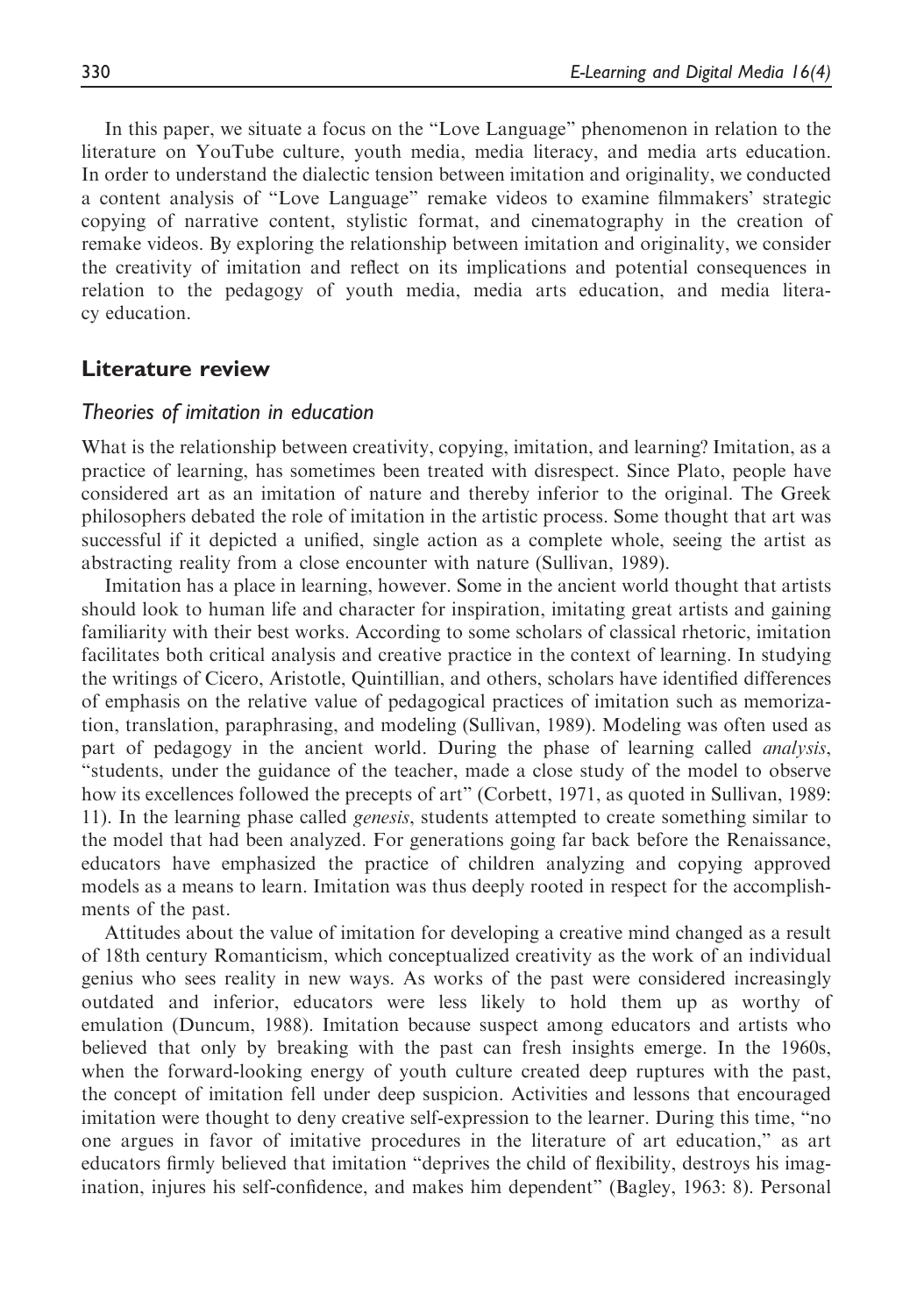imagination, life experience, and memory were thought to be the only meaningful inspiration for creative work.

Some scholars have examined imitation in relation to social practices. Of course, scholars have long recognized that most creative innovations build upon the "the grace of culture, i.e., man's pooled learnings" (Bagley, 1963: 10). As anthropological studies developed new insights on the relationship between language, culture, and learning, scholars began to understand that imitation served a fundamentally social and communicative purpose (Hyde, 2010). Walter Benjamin also explored the nature of imitation in relation to the sociology of language, noting that imitating and producing sounds through language is a manifestation of the deep psychic ties that bind us to ourselves and others (Benjamin, 1968[1936]). Imitation is a set of creative practices that enable humans to make themselves similar to their environments through assimilation and play (Benjamin and Tarnowski, 1979). As Puetz (2002: 1) notes, "Through physical and bodily acts of mimesis (i.e. the chameleon blending in with its environment, a child imitating a windmill, etc.), the distinction between the self and other becomes porous and flexible."

Thus, issues of imitation also raise questions about social power. Schools, in particular, use various forms of pedagogic action to disguise the arbitrary and unequal distribution of cultural resources in society (Bourdieu and Passeron, 1990). In Horkheimer and Adorno's Dialectic of Enlightenment (2002), they claim that mimesis has been repressed in Western history, making art the last refuge for making ourselves seem similar to others through physical and symbolic acts of imitation. Through examining imitation, scholars began to question the relationship between a symbolically generated world to and a real world, identifying how power relationships are embedded in the practice of representation (Horkheimer and Adorno, 2002).

Scholars in media studies underlined the point that popular culture reinforces dominant social values while simultaneously offering pleasures associated with resistance to and even subversion of the social order (Storey, 2003). Building upon the work of Michel de Certeau, Jenkins (2012/1992) showed how fan audiences were engaged in "textual poaching" through their re-interpretation and appropriation of media texts that demonstrated the cultural power of the active audience. Through the production of fan fiction and other forms of creative derivative work, ordinary people participate in the gift economy and help democratize culture (Hyde, 2010). Perhaps for this reason, media arts educators have for generations seen their students copy or re-create scenes or characters from contemporary movies, music, and TV shows in their own creative work (Masterman and Thompson, 1980). Some educators have conflicted attitudes about the value of remakes; many struggle with the tensions between copying, originality, and creativity (Ferguson, 2016). Copying can be an inspiration to deepen creative practice, as Gardner (1980: 194) has argued, where models are viewed as "helpful guides rather than dictatorial masters." It may also provide an authentic audience for young people, making youth media production a more meaningful learning experience that advances a sense of civic agency and civic responsibility (Levine, 2008).

Many art teachers understand that students may simply copy or imitate popular culture texts because these cultural resources resonate on an emotional or spiritual level with their own lived experience. As Duncum (2009: 233) explains, while both "conformity and transgression mark the mass culture of television and cinema, advertising, magazines, and so on," when people create their own media, they also play with these tensions, sometimes reinforcing gender, racial, ethnic, and other inequalities.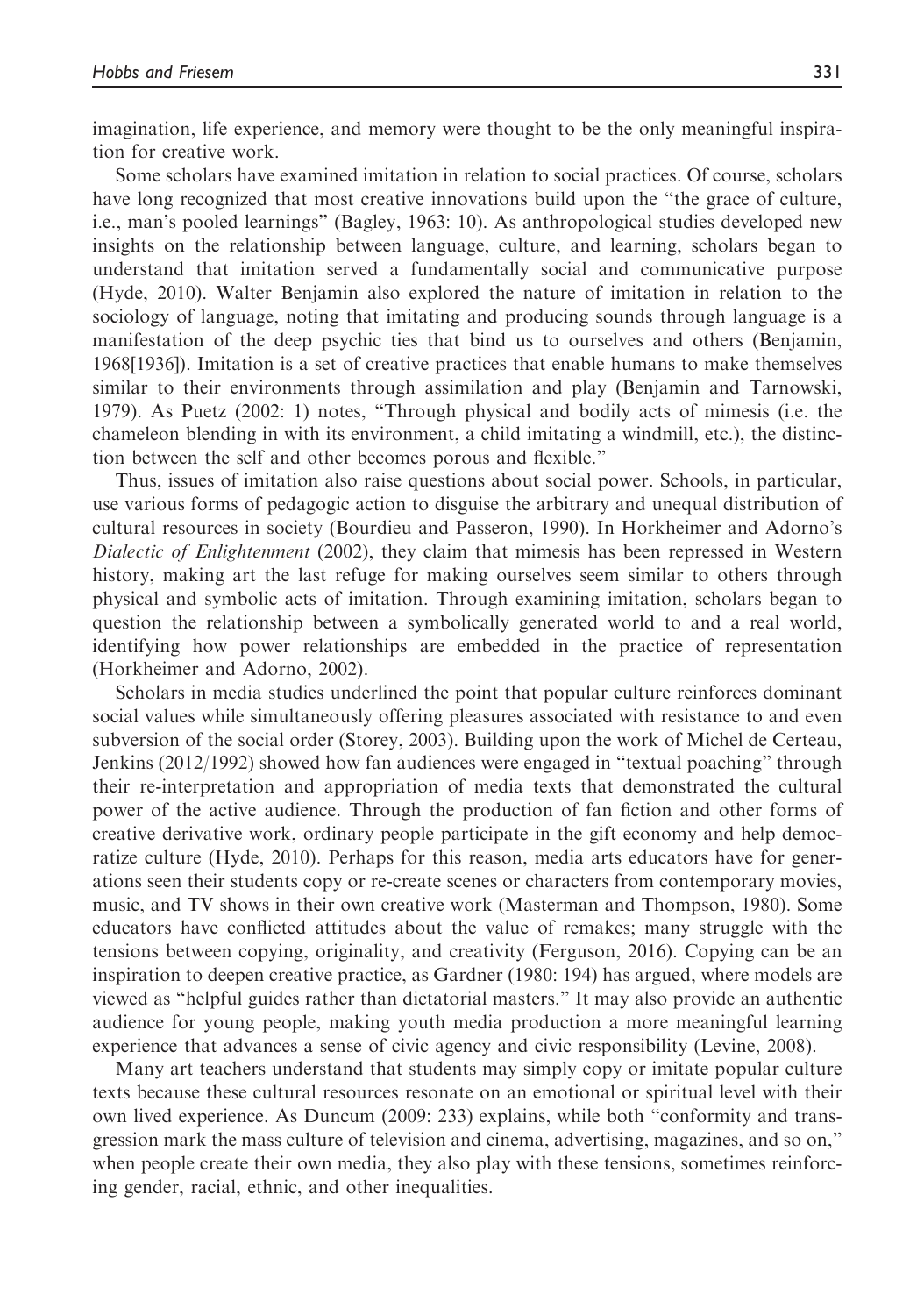Legal theorists and philosophers have made similar arguments about the value of copying as a creative practice that advances knowledge, builds creative confidence, and supports the transmission and sharing of ideas. Since the early 1990s, the American legal system has recognized that transformative use of copyrighted material is fully protected by copyright under the doctrine of fair use (Hobbs, 2010). When authors make unauthorized use of copyrighted materials in their own creative work, without paying a license fee or asking permission, they may transform the copyrighted work by giving it new meaning through new context or purpose. Strategic copying can be therefore understood as a form of practice that can promote creativity. In examining the role of copyright and fair use in media education, Harvard legal scholar Rebecca Tushnet asserts that copying can be a powerful form of self-expression. Through an analysis of the speeches of Dr. Martin Luther King Jr. and other rhetors, she demonstrates that "copying that is part of an interpretive project often has a transformative purpose" (Tushnet, 2018: 27).

Finally, copying may promote confidence in self-expression. Learning to represent the physical world through drawing, painting, sculpture, or the media arts forces the learner to recognize their own choices and strategies as they make reference to the existence of something else (Laybourne and Cianciolo, 1978; Niesyto et al., 2003). The imaginative expression of children and teens cannot occur outside of cultural contexts that contain countless potential influences, including peers, parents, and media. As Ernst Gombrich (1977: 33) has noted, an artist "cannot transcribe what he sees; he can only translate it into the terms of his medium."

### Remake video genres

We use the term remake video with awareness that the terminology for the different forms of YouTube videos is still emerging in the scholarly community as new and modified types of video emerge. The concept of collective cultural production has been used to describe the way in which people respond and react to YouTube videos by creating parodies, imitations, and commentaries (Strangelove, 2010). The remake video genre is an artifact of participatory culture (Jenkins et al., 2009), where low barriers to artistic expression and civic engagement combine with strong support for creating and sharing one's creations, supported by apprenticeship-type learning experiences.

Scholars have applied structuration theory to understand how people acquire a form of agency that enables them to act upon the world and choose to reproduce, tinker with or alter the dominant forms of expression in their cultural environment. Structuration suggests that human agents perpetually produce, reproduce, and transform social institutions through various cultural practices (Giddens, 1984). In digital scholarship, the concept of the meme hinges upon the notion of virality, where the spread, distribution, replication, and propagation of memes occur through social networks (Shifman, 2011). For example, Wiggins and Bowers (2015) claim that memes follow a pattern of genre development that includes stages of maintenance, elaboration, and modification. In the maintenance stage, creators adhere to the rules for creating the genre without altering the genre. In the elaboration stage, they make slight adjustments to the genre. In the modification stage, circumstances emerge that demand a substantial and consistent departure from existing genre rules, leading creative individuals to intentionally modify a genre.

People are motivated to copy, imitate, or respond to videos that have achieved popularity because spreadability is a new type of commodity in the context of digital culture (Jenkins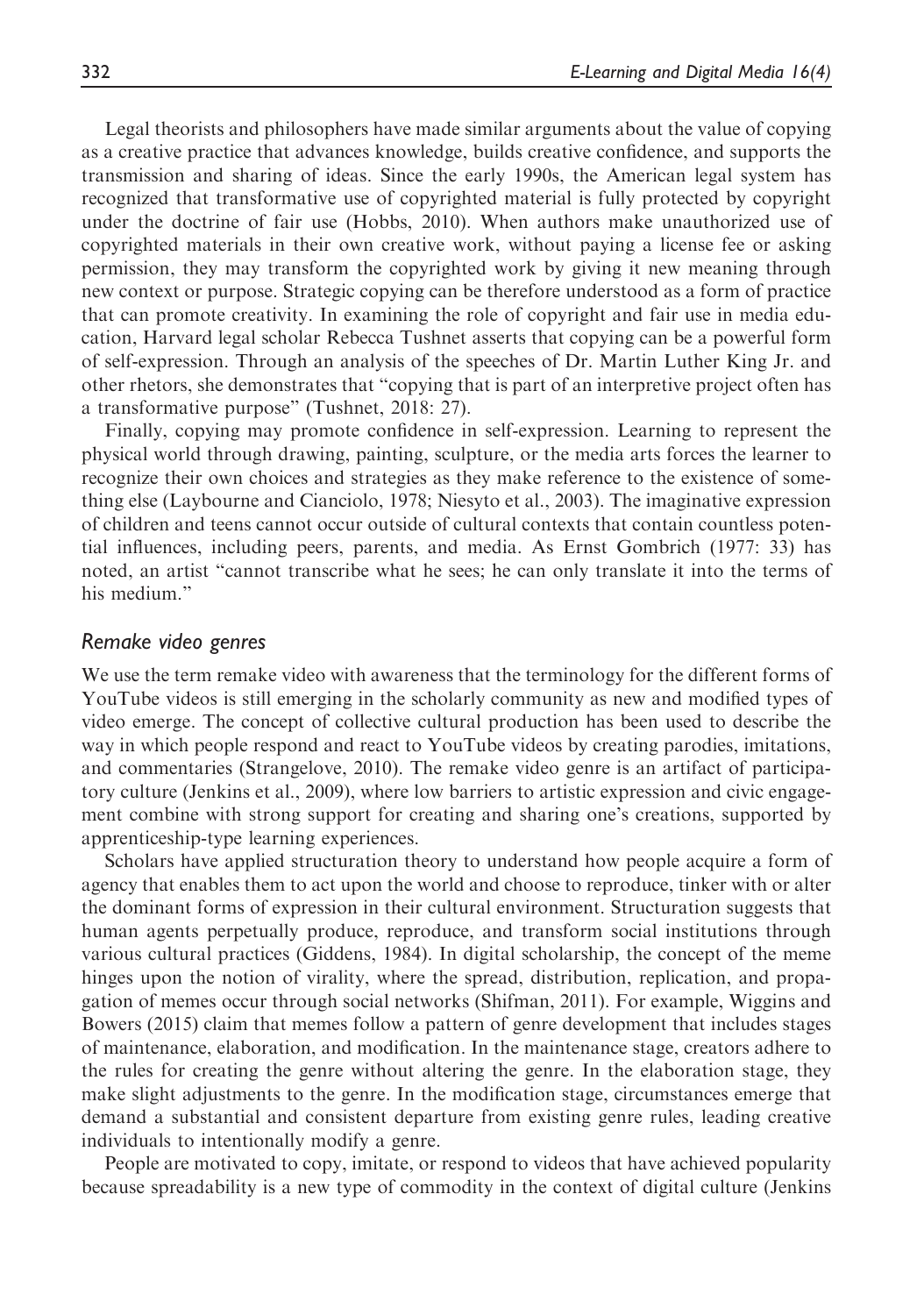et al., 2013). Researchers have examined the role of video sharing and video creation as a type of collective behavior, building upon on the work of Herbert Blumer (2007) who recognized that communicative actions serve to create and maintain norms and social practices. As people are able to use the Internet to gain knowledge of others, pay attention to them, and consider their own lives in relation to others, collective behavior may increase people's sense of connectedness, social power, and control.

Remake videos enable people to participate in a type of online conversation. In an analysis of 132 YouTube videos created in Hong Kong about the Bus Uncle, a viral video featuring man whose talk and behavior on a public bus captured the public imagination in 2006, one researcher found "that the pattern of uploads showed that there was a period in which users were creating posts specifically to become part of a discussion" (Chu, 2009: 350).

Seeing remake videos as part of the process of genre formation, we can understand how numerous types of videos spawn imitations in ways that lead them to become generic. For example, unboxing videos depict a person opening a toy or digital device, documenting the process and reviewing the product. After the first unboxing video was created in 2006 for the Nokia E61 cell phone (Amien, 2014), many people imitated this new genre. By January 2019, the term unboxing videos yielded over 144 million results. Many other videos have been imitated widely, including pranking videos (Hobbs and Grafe, 2015), soldier welcome home videos, non-suicidal self-injury or self-harm videos, and many more.

Some remake videos are explicitly framed around a particular social cause. Perhaps the most well-known remake imitation video is the 2014 "Ice Bucket Challenge" which featured an individual who pours a bucket of ice on themselves and then challenges three other people to repeat and copy the action and document it on video. This phenomenon was designed to increase awareness and support fundraising for research on ALS, a debilitating neurodegenerative disease that affects 6000 people each year. The phenomena that started on live TV spread through social media and included more than 2.4 million videos on Facebook tagged as the "Ice Bucket Challenge" (van der Linden, 2017). As of January 2019, a Google video search on the keyword "ice bucket challenge" yielded 6.27 million results. Many were created by celebrities and politicians, and this fundraising effort raised more than \$100 million in the US and worldwide (ALS Association, 2014). In this case, the pay-it-forward purpose seems to create a viral genre of advocacy using imitation as a challenge to continue civic engagement through a cycle of media production and consumption.

Other remake videos seem to valorize diversity and cultural adaptation and specificity in an explicit way. For example, the "Harlem Shake" was a 30 second video created in 2013 and featuring electronic dance music by Baauer. One person dances alone, surrounded by other people unaware of the dancing individual. The video then cuts to a group of dancers flailing and making convulsive movements. The simple production of the "Harlem Shake" as well as the contradictions in the two parts of the video made it popular as a form of transgression to showcase misbehavior and sexual context in daily settings. While some attributed the virility of the "Harlem Shake" to YouTube monetizing by corporations (Ashton, 2013), others note that the simple production values allowed marginalized groups to have a voice and representation online (Steele, 2013). These remakes included adaptations involving teenagers playing video games, undergraduates in their dorms, athletes in the field, to various army units.

Finally, some remake videos revolve around offering an intimate and highly personal message of empowerment. Sometimes, these feature an easy to imitate template that features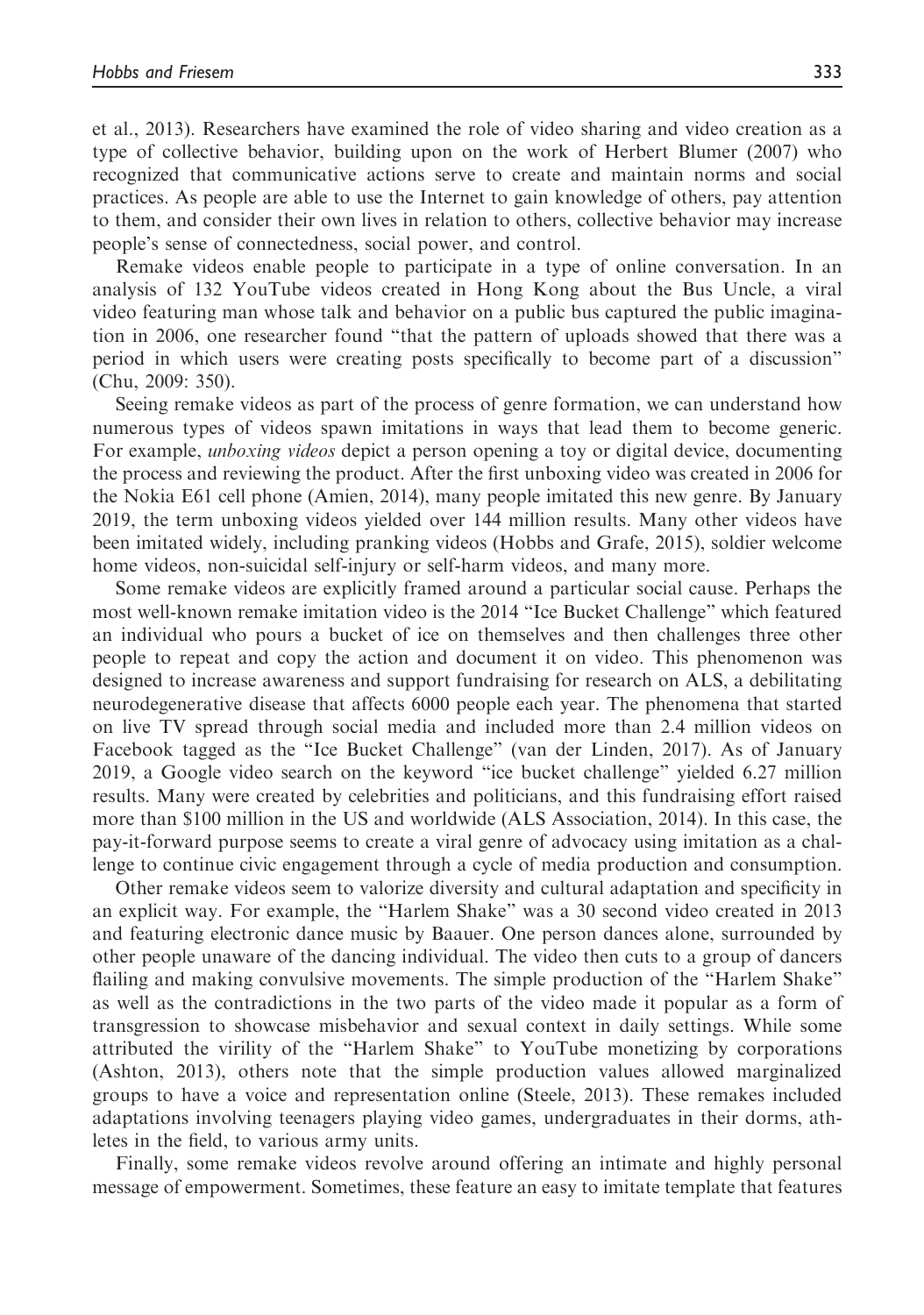simple production values with little need for editing. Self-disclosure videos use confession style "card story" using cards with hand-written text inspired by Bob Dylan's "Don't Look Back" film trailer (Court and Grossman [producers], 1967) where he holds and reveals a sequence of hand-written cards with simple phrases. In 2011, when Kieran Miles created a video called "10 Reasons to Smile" and Jonah Mowry created "Whats Goin On..." they inspired others to use note cards with hand-written text presented sequentially to selfdisclose their health and relationship struggles. Consistent with the collective behavior described by Chu (2009), some examples of this genre appear as a type of dialogue, where one creator is responding to a previously viewed example by creating an imitation.

Some remake imitations go viral while others do not. Little is known about why some remake videos achieve virality. For example, because Ben Breedlove died from heart disease only two weeks after posting "This is My Story" as an answer to Kieran Miles' video, his video received considerable attention in mainstream media, which helped it reach a large audience. Similarly, growth of this genre increased after the suicide of Amanda Todd, who posted her version of a card story video called "My Story: Struggling, Bullying, Suicide and Self-Harm" where she disclosed and reflected on being a victim of bullying (Misoch, 2014). After that, more teenagers used the note cards as a means to reflect on negative experiences and use video self-expression as a coping mechanism (Hall, 2016). Continuing a long tradition of remakes in folk culture (Lenos, 2009), it seems that video producers on YouTube adjust the content and form of their creative work to changing cultural trends and social issues, aiming to increase the popularity or visibility of their work or to address particular communities of interest.

## The "Love Language" video and its remakes

Our interest in the many imitations of the "Love Language" video comes from its combination of simple format and sentimental emotional valence which combine narrative storytelling with disability awareness goals. These content and format features may have particular relevance and utility for youth media practitioners, media arts, and media literacy educators.

As we described in the opening pages, the short story features a budding romance between two Asian-American teens (one hearing and one deaf). The original video version of "Love Language" was uploaded to YouTube by the Jubilee project (Jason Y Lee, Eddie Lee, and Eric Lu) on November 2, 2010. It has received over 3.7 million views (as of January 2019).

Within three months, a remake imitation was uploaded, using an identical shot sequence, with the same music, similar acting and shot composition, and same props. The video entitled "(REMAKE) Love Language" was uploaded on February 22, 2011, and since then it has received triple the number of views (10.5 million views as of January 2019).

Why did the remake get far more visibility than the original? Remakes are not just created for self-expression or cultural participation. They are also created with an eye towards the acquisition of likes, fame, and wealth. By exploiting the popularity of the original video, the remake may be aiming to displace (or replace) the original in the competitive algorithmic context of YouTube. The first video, created by the Jubilee Project, seems to be shot with a high-quality camera, with careful use of lighting, exposure, and shot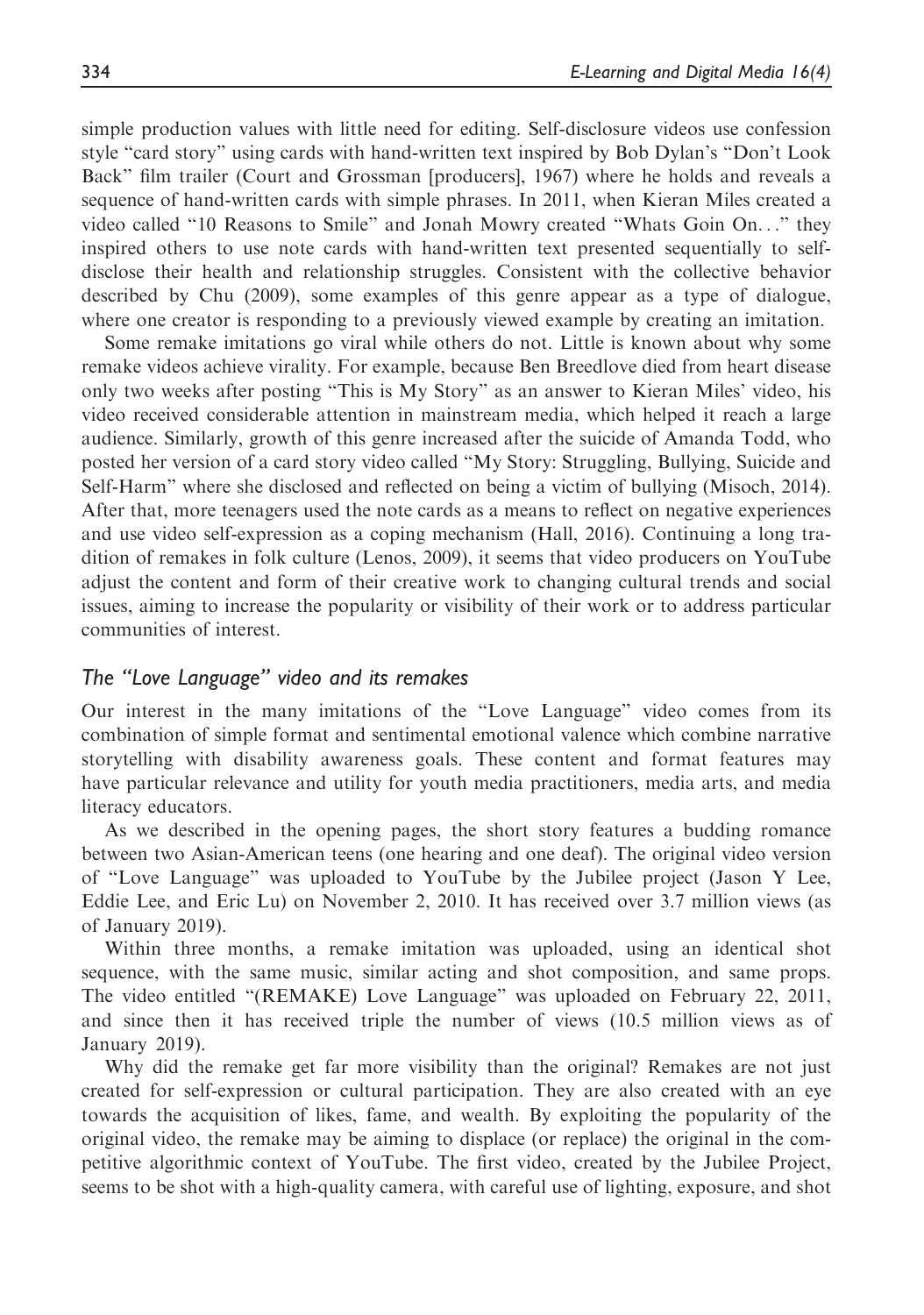composition. The sound design seems to have been mixed professionally to balance ambient sound, voice, and music.

By contrast, although the remake is visually similar, with identical shot structure and storyline, the image and sound quality is much lower. The remake has overexposed lighting, less experienced actors, audible hiss sounds, and less professional use of subtitles. The filmmaker who created the remake clearly marked the production as an imitation, putting an embedded link in the description section beneath the YouTube video and linking to the original video created by the Jubilee project. Therefore, it is highly likely that the first remake inspired more imitations than the original work.

# Research questions

The aim of this study was to better understand the interplay between imitation and originality in the "Love Language" remake videos by analyzing the content, format, and cinematography in order to consider their potential value as an instructional practice for media arts and media literacy education. A careful study of the many "Love Language" remake videos may shed insight on the creativity of imitation activated as young people exercise the technical skills of video production, advance competencies of creative self-expression, and seek fame and wealth by competing for audience attention through creating a remake of an already-popular video. We asked these research questions:

- RQ1: How is narrative content, character identity, and the setting of "Love Language" imitated in the remake videos?
- RO2: How is format and cinematography imitated in the remake videos?
- RQ3: What is the relationship between imitation and originality in "Love Language" remake videos?

# Method

We conducted a content analysis involving the systematic categorization and counting of recurrent elements in the form and content of 93 "Love Language" videos in order to examine the particular interplay between imitation and originality that exist in this corpus of artifacts.

# Sampling

We used the phrase "love language" in YouTube, which yielded 80,200 items. To reduce the dataset, we added the term "short film" to discover 187 items, filtering results using uploaded date instead of the automatic relevance feature on YouTube. We counted videos from 26 August 2017 to 2 November 2010, when the original Jubilee Project "Love Language" video was uploaded to YouTube. After reviewing videos, we excluded 94 videos that were either duplicates of previous versions, blooper, or behind the scenes videos of making "Love Language" or unconnected to the original narrative with its themes of budding romance and disability awareness. Thus, our sample consisted of 93 "Love Language" remake videos.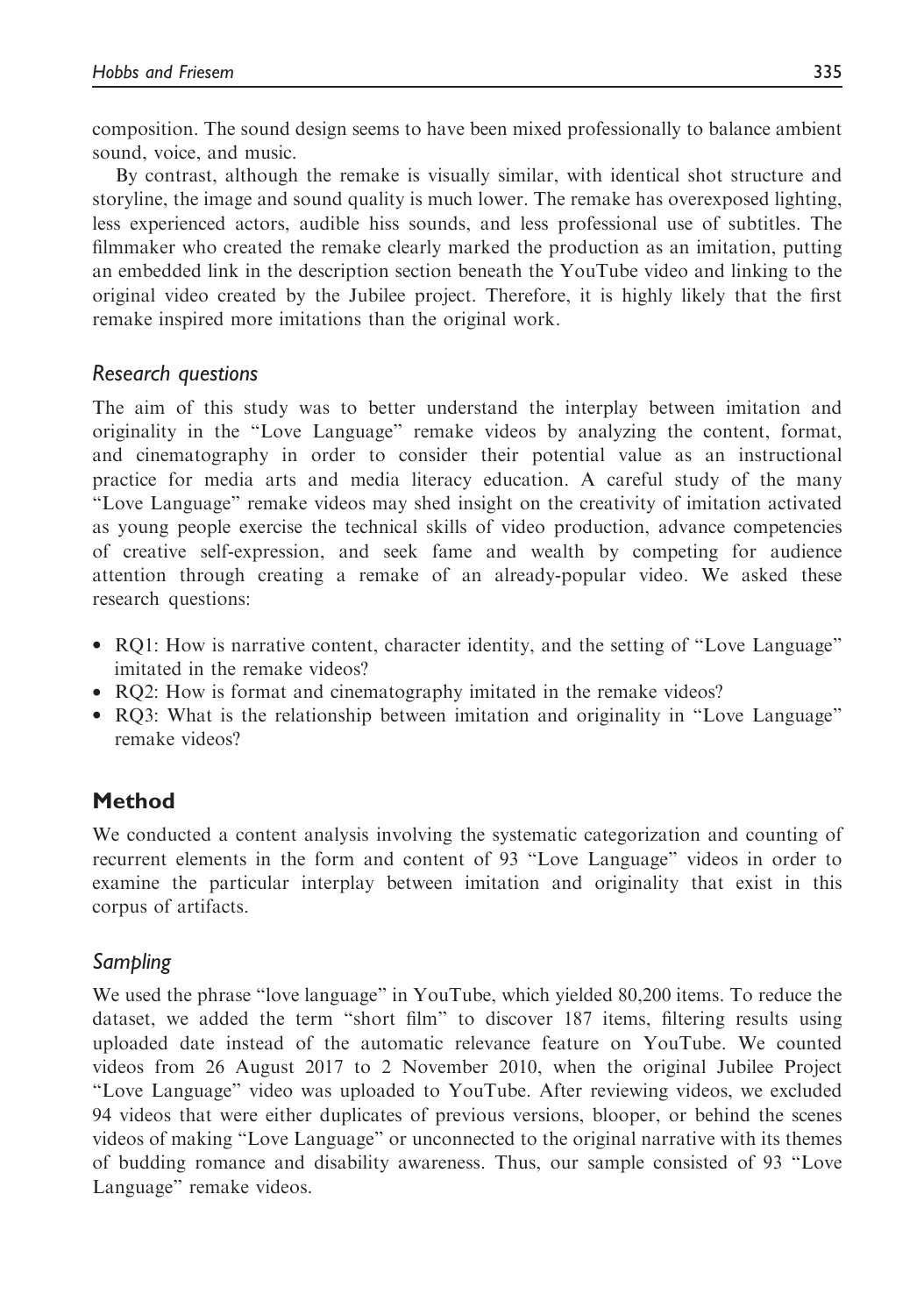# Measurement of variables

Since this study is examining close imitation as part of the cultural phenomenon of remake videos, variables examined key content and formal elements of the original "Love Language" video in order that a content analysis could enable us to see what proportion of the videos are faithful to the original. As we analyzed the video in relation to our research question, we identified the variables for analysis which are described below.

Seven context variables included the URL, number of views, date of publication, YouTube user name (a proxy for creator), and the country of origin as evidenced by location information provided on the user's channel or other hints on the user's YouTube channel. We also coded to identify whether the video was produced as part of a formal education program or not, using evidence of the mention of a school or university, or reference to a school project or events. We also collected the description of the content as provided by the YouTube user who uploaded the video.

Seven character, content, and setting variables included: gender of actors, race/ethnicity of actors, actors' change of clothing as a device to indicate the narrative occurs on sequential days, presence of flirting behavior, use of post-it notes to exchange information between characters, the girl's use of finger spelling to communicate the message that she is deaf, and the boy's final note, "You're still beautiful." Setting variables included an outdoor setting, the use of a park bench where characters encounter and interact with each other.

Five format variables included the length of video, use of the original music, entitled, "Peaches by New Heights," the use of credits, the presence of bloopers (which were not included in the original video), acknowledgement of Jubilee Project in the credits or description as the inspiration, original, or source.

Seven cinematographic variables include extreme close-up of foot tapping as the girl sits on the park bench, the use of jump cuts to communicate the boy's patience as he waits for the girl to arrive, the over-the-shoulder shot of the post-it notes, side-angle shot of the boy looking at the girl, extreme close up of sticky notes, the use of date slates to indicate the passing of time, the use of titles to capture spoken language.

# Intercoder reliability

Intercoder reliability was computed for 20 videos that were randomly selected from the data pool and coded independently by two coders. Some coding disagreements were discovered and handled by discussing and resolving disagreements, following by revision and clarification of the code book. After recoding an additional sample of 10 items which contained disagreements, high inter-coder reliability was achieved for all variables except country of origin. The Cohen's Kappa values for all binary categories ranged from .73 to 1, indicating an acceptable level of intercoder agreement.

# Data analysis

The Jubilee Project video was defined as the original video upon which all other videos in the sample were compared. For the descriptive analysis of the data, the percentages of each binary variable were computed and interpreted. To explore the research question regarding imitation and originality, we created a ratio of imitation and originality that depicts the relationship between the number of videos that used close imitation for particular features of each video as compared with those which contained original elements.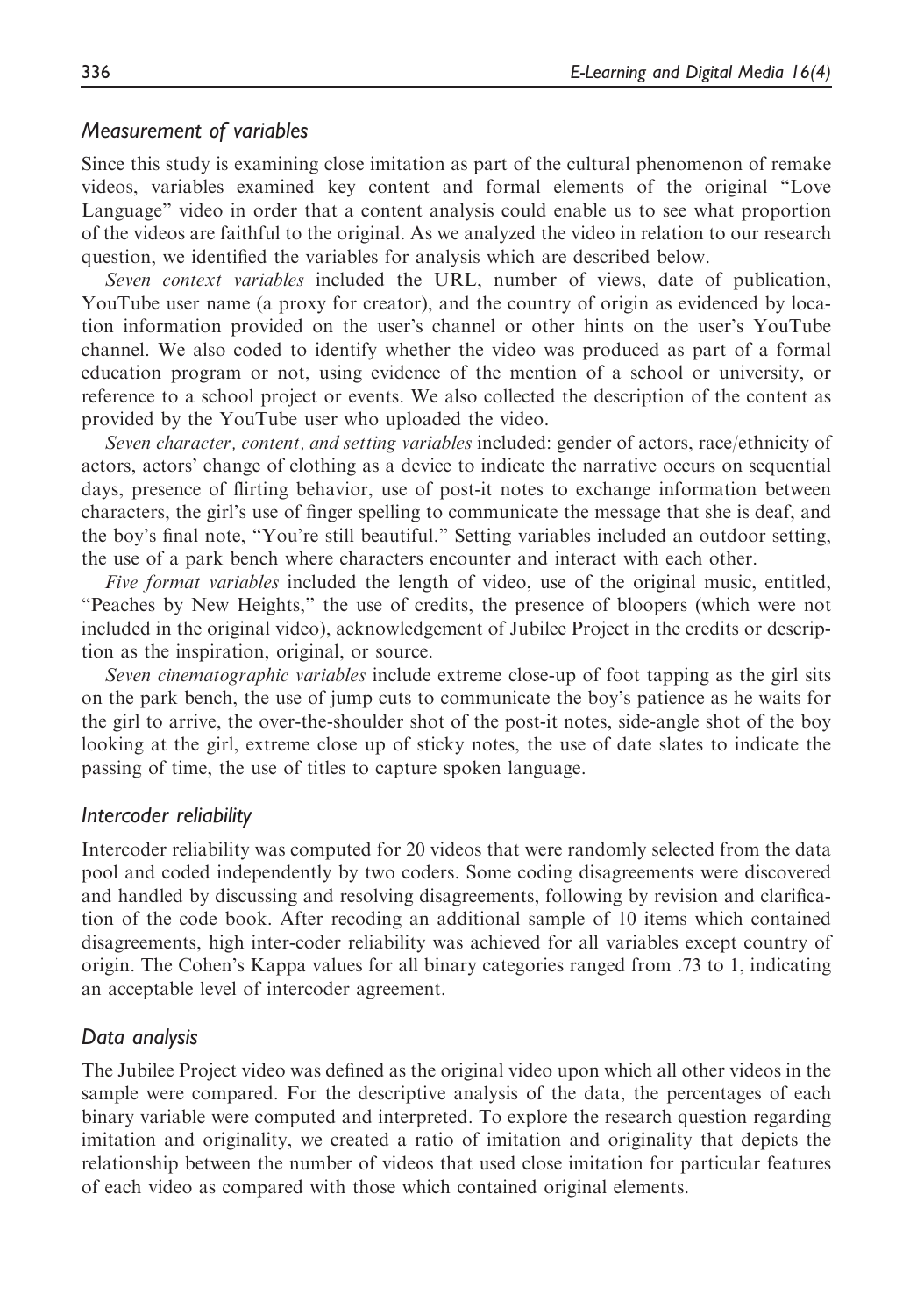As mentioned earlier, more than potential 80,000 items were available on YouTube. Among the sample of "Love Language" videos that we examined, the videos achieved 16 million views, a highly significant but not overwhelming level of attention. The number of video views ranged extremely widely from 10 to 10 million views. The mean number of views is 153,749 while the median is 1097 and the standard deviation is 1,029,871. The bottom quartile of videos had an average of 250 views, while the top quartile had an average of 8273 views. As a result, our sample clearly included videos that were more (and less) viral, enabling us to examine a variety of remakes.

# Findings

### Imitation of narrative content, character identity, and setting

We found substantial evidence to demonstrate a unique pattern of global transmission that centered around a number of countries particularly in North America and Southern Asia.

In exploring RQ1, we discovered that "Love Language" remake videos embody a global depiction of Asian identity. Clear evidence was found that the "Love Language" remake phenomenon is a global phenomenon, with YouTubers from 16 countries participating in the remake process. The popularity of "Love Language" remake videos appears to be centered primarily in North America, the Philippines and India. Together, these three countries represent 58% of the videos in our sample. Other countries include Indonesia, Australia, Bangladesh, Japan, Vietnam, China, Nepal, Russia, Turkey, Kazakhstan, and Egypt. We were able to identify the countries where each video was produced for 85% of the sample. Due to the limitations of analyzing a YouTube video, we cannot assume any other cultural or identity reference besides the labeled country of origin and the language in the video as posted on YouTube.

In reviewing the clues that indicate whether the video was part of a formal school project or informal learning activity, about half of the "Love Language" remake videos seem to have been produced directly for a class project. Evidence such as the name of the school, the name of the class or the name of the teacher could be seen in the closing credits or in the content description.

The "Love Language" video seems to be particularly relevant among people of Asian descent. In the original Jubilee Project, the boy and girl characters were both Asian-Americans. In analyzing the apparent gender, race and ethnicity of the remake videos, we found that all 93 videos included a boy–girl pair. In 61% of the videos, the boy and girl were both Asian. In 12% of the videos, one member of the pair was Asian and in 27% of the videos, characters were not Asian. Thus, we conclude that "Love Language" video remakes embody a global Asian identity and as a YouTube phenomenon, the remakes have achieved a substantial level of visibility.

We found a bigger pattern of imitation of the original "Love Language" video rather than creating a transformative remix video inspired by the original video (see Table 1). Most videos use strategic imitation in creative ways, and the finding he sections below demonstrate the ratio between originality and imitation where the producers chose overwhelmingly to replicate the setting, context, formats, and cinematography. While we focus on the fidelity of the producers to imitate the original "Love Language" video, we also examine the few videos where transformation of the message and values occurs.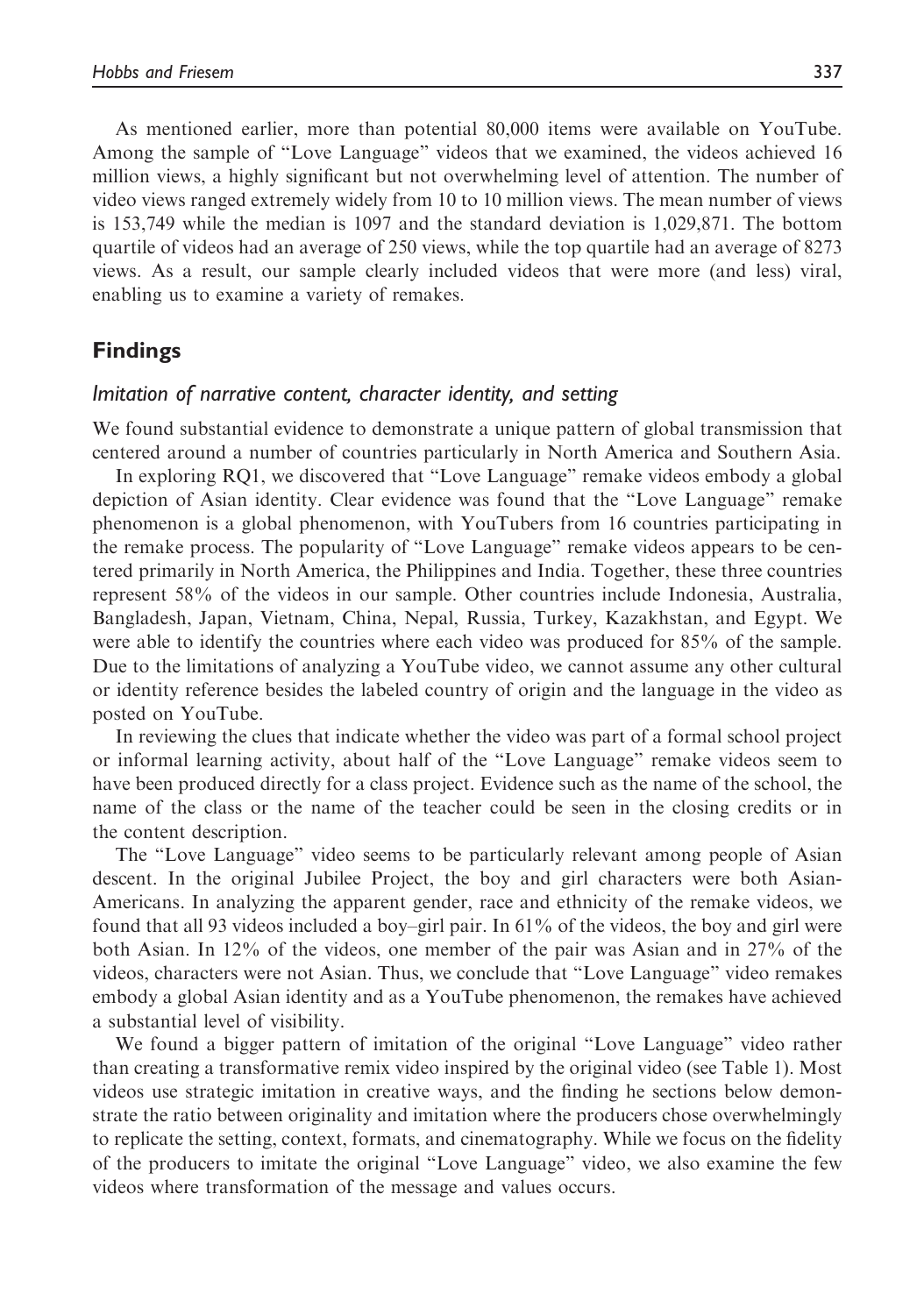|                           | Imitation | Original | Ratio |
|---------------------------|-----------|----------|-------|
| <b>Content variables</b>  |           |          |       |
| Change of clothing        | 88        | 4        | 22:1  |
| Flirting                  | 70        | 22       | 35:11 |
| Post-It Notes             | 83        | 9        | 83:9  |
| Fingerspelling            | 84        | 8        | 21:2  |
| You're Still Beautiful    | 76        | 16       | 19:4  |
| <b>Setting variables</b>  |           |          |       |
| Outdoor                   | 86        | 8        | 21:2  |
| Bench                     | 71        | 21       | 71:21 |
| <b>Format variables</b>   |           |          |       |
| Music                     | 52        | 40       | 52:40 |
| Display of Credits        | 77        | 15       | 77:15 |
| <b>Bloopers</b>           | 72        | 20       | 18:5  |
| Cinematographic variables |           |          |       |
| Foot Tapping Close Up     | 38        | 54       | 19:27 |
| Jump Cuts                 | 54        | 38       | 27:19 |
| Over-the-Shoulder Shot    | 72        | 20       | 18:5  |
| Side Angle Shot           | 68        | 24       | 17:6  |
| Close Up of Writing       | 85        | 7        | 85:7  |
| Date Slates               | 80        | 12       | 20:3  |
| Captions                  | 63        | 29       | 63:29 |

Table 1. Imitation - Originality ratios in "Love Language" videos.

 $N = 92.$ 

One "Love Language" video reversed the gender roles so that the boy was the deaf individual. Another video used the same narrative structure accompanied by an original song. The boy is depicted as a musician, with a guitar, and we understand him to be the author of the song, with the effect of transforming the genre from its original narrative into a music video. One Indonesian video depicts the boy as knowing from the beginning that the girl is deaf, with the romance depicted as a fantasy dream sequence that includes hyperstereotypical romantic marriage proposal, followed by the dramatic wake-up scene where friends are pouring water on his head to wake him up. Such anomalies, while not very common in our dataset, demonstrate that some producers made plentiful use of creative freedom in the production process leaning toward remix rather than a remake video.

To explore the content and setting variables we created an imitation-originality ratio to examine the choices of the video creators who make creative decision about what to strictly imitate and what to alter, modify, or change. Table 1 shows the data for these variables.

Some content had a higher likelihood of being imitated and other behaviors were more likely to be adapted in an original manner. Most of the videos remained faithful to the use of clothing changes to signal that time has passed. Table 1 shows that 88 videos used this convention just as it was used in the original "Love Language" video and only 4 did not use this convention, resulting in an imitation-originality ratio of 22:1. Most videos used post-it notes to capture the dialogue between the boy and girl, with only 9 of 83 videos using varying other kinds of writing surfaces, resulting in an imitation-originality ratio of 83:9. Similarly, most videos featured the girl using fingerspelling to explain her deafness as well, with an imitation-originality ratio of 84:8.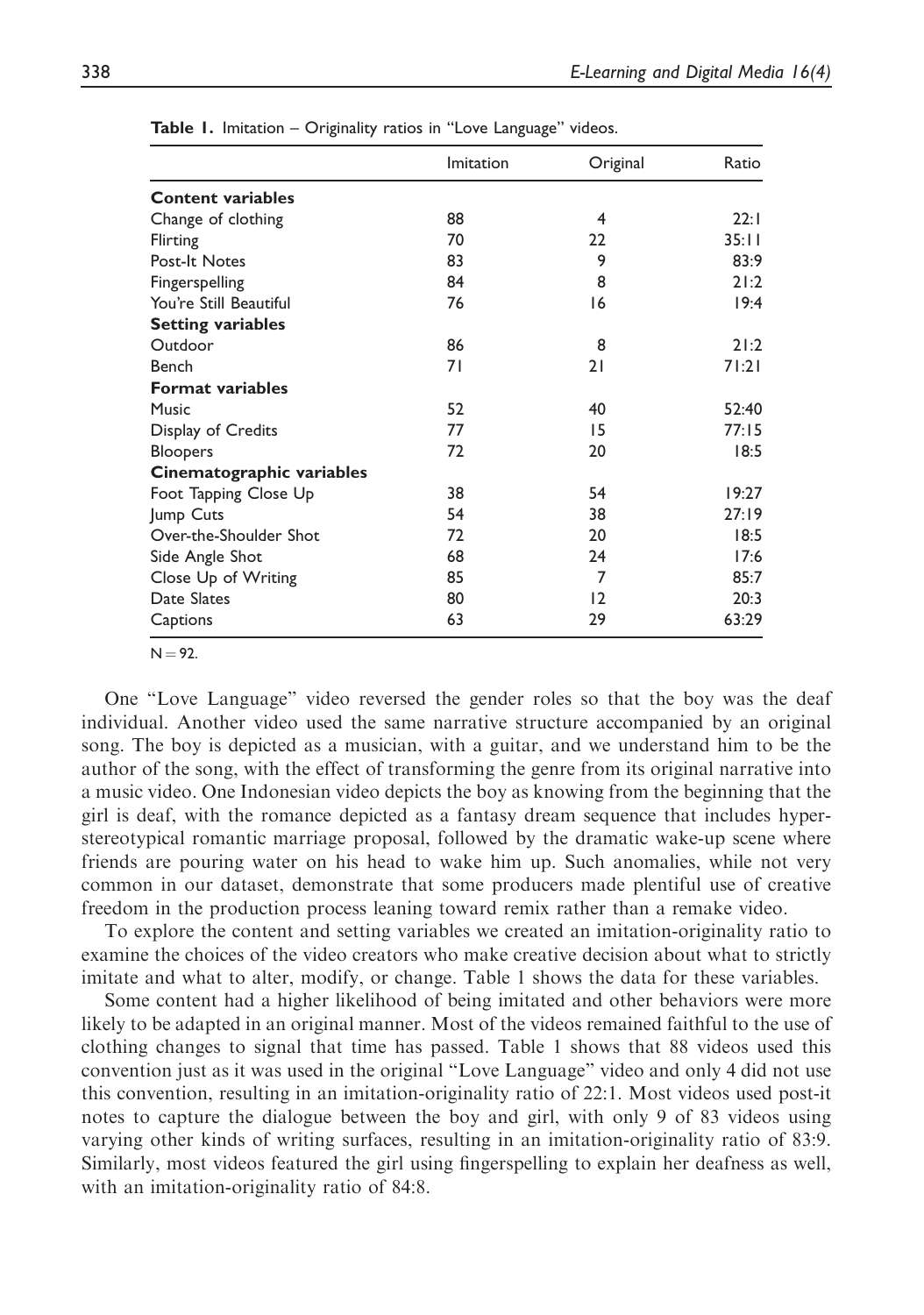Video creators showed originality in depicting the nature of the relationship between the characters. Lower ratio scores reveal the variables where the creators of the remake "Love Language" videos showed creative ways of depicting the dynamics between the two characters. For example, a ratio of 35:11 shows that 22 of 92 videos did not depict flirting between the boy and the girl.<sup>1</sup> A number of video creators modified, adapted or changed the ending line of the video. A ratio of 77:16 shows that 16 videos did not use the ending line, where, after the girl reveals her deafness, the boy says to the girl, "You're still beautiful." Other modifications and changes made to the ending line included, "I still like you," "Will you be my girlfriend?" "I certainly didn't expect that," and "You are still perfect." In exploring RQ3, we will report more nuanced elements of originality in character identity and narrative conflict.

## Imitation and originality in format and cinematography

More originality was found in the format and cinematographic variables as compared with the narrative content and character variables. Format variables included the use of the original music, entitled, "Peaches by New Heights," the use of credits, the presence of bloopers (which were not included in the original video), acknowledgement of Jubilee Project in the credits or description as the inspiration, original or source. A large proportion of video creators diverged from the original "Love Language" video in their use of music. As the imitation-originality ratio of 13:10 reveals, while 52 videos used the same music as the original, 40 videos used different music. Some videos used "Peaches by New Heights" and also added music from other sources.

The original "Love Language" video did not include bloopers, so the imitationoriginality ratio shows that 20 videos diverged from this path and added bloopers (typically of actors practicing, setting up a scene, or laughing at mistakes).

We found strong evidence of an *ethic of acknowledgement*, as most of the "Love Language" remake videos did make an effort to credit the original as a normative professional practice. Since the original production itself used credits, the imitation-originality ratio of 77:15 shows that only a small number of videos did not use credits. In this study, we found that fully two-thirds of the videos included some form of credits or acknowledgement. Credits might appear in the video, the YouTube description or both. For example, only 34% of videos had no acknowledgement of the original Jubilee Project while 21% of the videos in our sample acknowledged the original Jubilee Project in their credits. An additional 29% included an acknowledgement in the description shown on the YouTube page and 13% included acknowledgement in both the video and the description.

In order to explore whether the "Love Language" video was part of a film school training exercise, we measured seven cinematographic variables including the most distinctive visual codes used in the original remake. These included an extreme close-up of foot tapping as the boy waits on the park bench, the use of jump cuts to communicate the boy's patience as he waits for the girl to arrive, the over-the-shoulder shot of the post-it notes, side-angle shot of the boy looking at the girl, extreme close up of sticky notes, the use of date slates to indicate the passing of time, the use of captions to capture spoken language. Only a few cinematographic conventions were reproduced with fidelity by video makers. The most commonly imitated conventions include the close-up of writing, where the imitation-originality ratio reveals that 85 videos matched the look of this shot and only 7 diverged from this convention. Another commonly imitated convention was the use of date slates to indicate the passing of time. They generally took the form of "Day 1," "Day 2" and "Day 3."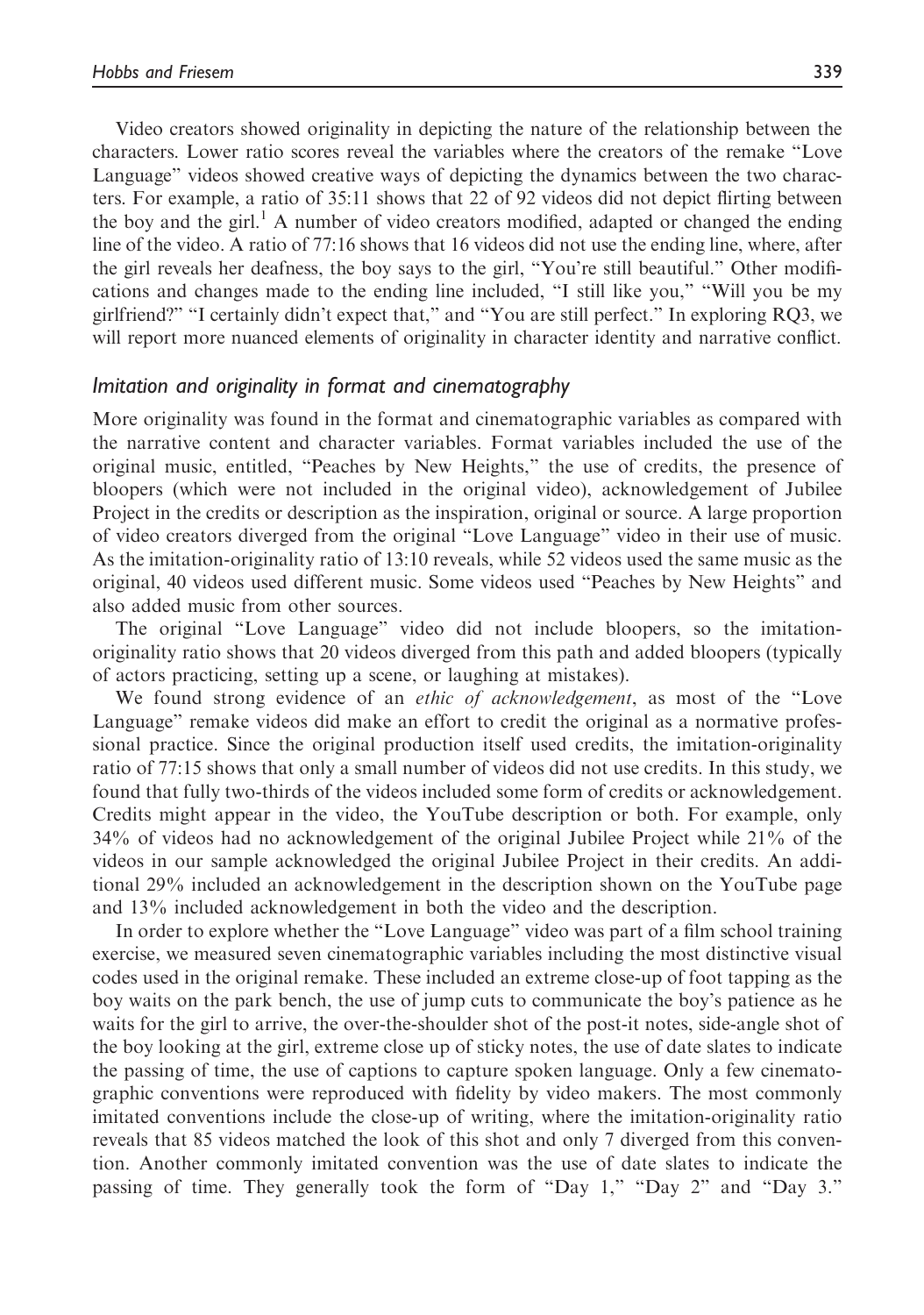A imitation-originality ratio of 20:3 showed the common tendency of remake videos to replicate this convention.

Cinematographic conventions for shot composition, including the over-the-shoulder shot and the side-angle shot were less commonly found in the remake videos in our sample. An imitation-originality ratio of 18:5 for the over-the-shoulder shot and a ratio of 17:6 for the side-angle shot suggest that a large number of video creators did not imitate the shot composition techniques used in the original video. Even more variation was found in the use of certain editing conventions, including the close-up of a foot tapping, with an imitationoriginality ratio of 19:27 and the jump cuts to indicate time passing, with an imitationoriginality ratio of 27:19, as shown in Table 1. In the original Jubilee Project video, captions were used to transcribe spoken (and signed) language into written form. Among the 93 remake videos, only 63 retained this feature and 29 did not use captions.

### Originality in remake videos

The large majority of remake videos imitate both the narrative content and the formal features of the originals, using the "disability reveal" as the surprise ending. But a number of remake producers altered elements of character identity, narrative content, and setting to creatively manipulate the characters and conflicts depicted in the narrative. For example, one "Love Language" video reversed the gender roles so that the boy was the deaf individual. In another, the boy is blind and the girl is deaf. A number of videos supplied additional information about the characters to deepen or alter the narrative. In one remake video featuring two African-American teens, in the final scene, after the girl reveals her deafness, the boy writes, "You don't have to hear music to dance..." and then he takes her hand, pulling her to him in a romantic dance move. As the camera features their feet and their happy smiles in this final dance scene, the swelling music intensifies the sweetness of the sentimental and romantic ending.

A few remake producers used the "Love Language" narrative as an inspiration for adaptations that radically altered the mood and tone. In one video, we see a breakup of a young couple, near the ocean, followed by a lot of out-of-focus shots of the ocean accompanied with sad music. Then, scene two is the "Love Language" exposition handled in a manner nearly identical to the original, followed by scene three, which features the boy alone at the beach, with shots of a setting sun. This version frames the original happy ending of "Love Language" with a more melancholy wraparound that gives the effect of a flashback narrative structure, suggesting that happiness is fleeting and that isolation and sadness are represent a more natural state of being.

Other remake producers play with the visual depiction of the surprise relationship between the two characters, actually removing the disability theme from the story line. One video features a chance meeting between a boy and girl on a sidewalk. The girl, who is away at college, sits on bench and leaves a note there. The next day, there is a note is waiting for her. She writes notes and receives them, placing a small stone on the notes to keep them from blowing away. At no time do we know who she is communicating with. As the story continues, we see a shot of the notes floating in the air as the sun shines. Suspense mounts. Finally, the boy arrives on the park bench and they begin to talk. Here the remake video producer seems to be assuming that viewers are familiar with the "Love Language" video remake and is creating a version that features a relationship depicted through the creative absence of one of the main characters.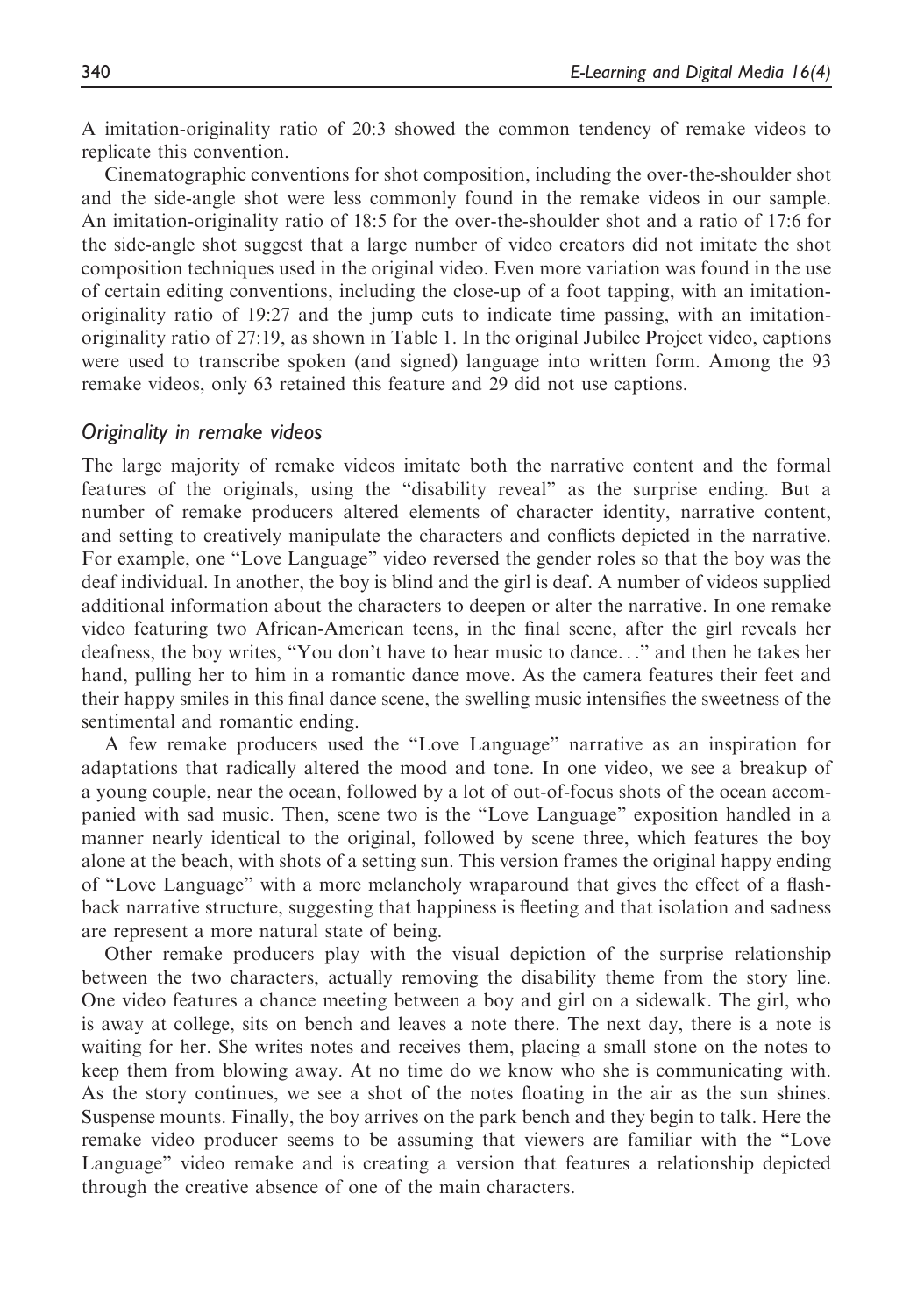Some remake producers use the identity of the deaf girl and hearing boy as a jumping off point for the narrative but use none of the format or cinematographic elements of the original. In one video entitled, "The Language of Love," we meet a young Asian boy who is lonely at school and who seems to be ignored and bullied. He meets a deaf girl, but none of the narrative conventions of "Love Language" are used as their relationship develops– no post it notes, no jump cuts to indicate time, no headphones to indicate music playing. Instead, the relationship develops at various locations at school, where the boy and girl write on traditional school notebooks. When apart, they also use text messaging on their smartphones. When he plucks up his courage to ask her out, he composes a poster that says, "Date?" and practices with it in front of the mirror, using a variety of charming facial expressions. But just as he approaches the girl, another boy intrudes and rudely kisses the girl, causing her to fearfully run away. Heartbroken and confused, the boy returns to the classroom, only to discover the girl. He ignores her until she throws a chalk at him. Then he reveals his poster, and they embrace. The final slide reads, "Anyone who keeps the ability to see beauty never grows old." While the story and theme follow the "Love Language" video closely, the narrative execution is quite different. This video is the only one in our sample that came closest to being considered a film *adaptation* by maintaining essential plot elements but uses new representations of character, setting and conflict.

Some videos appeared to manipulate the genre of the video. For example, in one video, the boy is depicted as a musician with a guitar, and we understand him to be the author of the song that is playing in the audio track. This shift has the effect of transforming the genre from its original narrative into a *music video*. One Indonesian video depicts the boy as knowing from the beginning that the girl is deaf, with the romance depicted as a *fantasy* dream that includes hyper-stereotypical romantic marriage proposal, followed by the dramatic wake-up scene where friends are pouring water on his head to wake him up.

Some videos remake through a bit of play with style, by gussying up the opening sequence or changing small elements of the format. One video features the boy bringing heart-shaped post it notes on Day 3 as way to express his true feelings. Another remake uses a voiceover and text in the opening of the video, talking about how true love begins. We then see the name of the video production company. "Mystique Films" and the title of the video, "True Love," followed by opening credits listing the names of the actors. And although one video was a remake of "Love Language," its purpose was clearly as a classroom assignment where students were merely required to demonstrate the ability to speak and write in French. Produced by high school students for an introductory French foreign language class, these beginning speakers were practicing their French language skills rather than communicating any ideas about love, disability and the power of communication.

# **Discussion**

Remake videos display a complex mix of originality and imitation in narrative content, format and cinematography. "Love Language" has both narrative content and structural features that make it an attractive target for remaking. The story line is of universal interest to teenagers and young adults because of the natural challenges involved in introducing yourself and getting to know a person you have just met. The sentimental depiction of budding romance and the surprise ending, where the viewer learned of a previously hidden or invisible disability inspire feelings of sympathy and appreciation. The simple set, limited use of spoken language, and short length of the video make it easy for young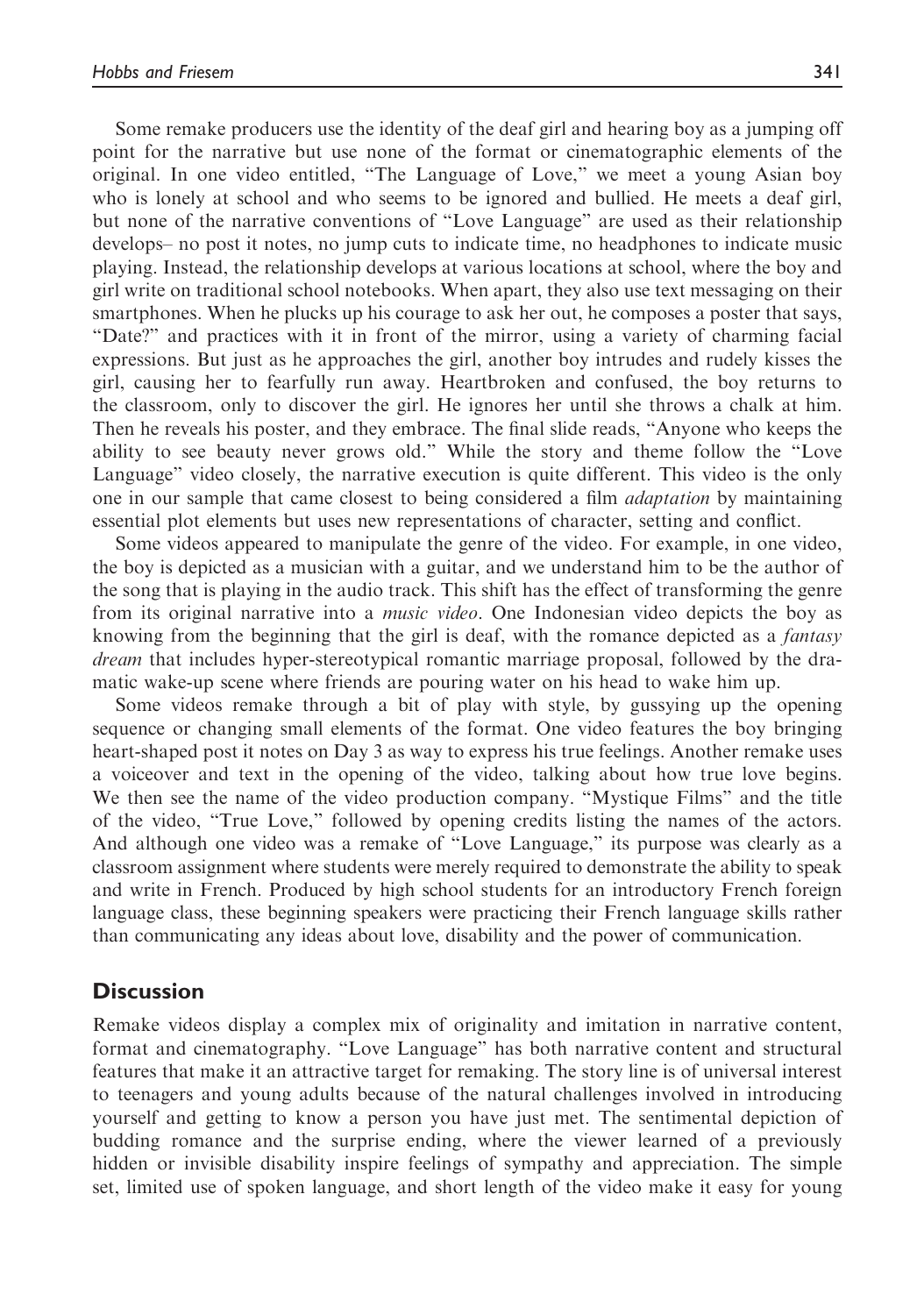filmmakers to reproduce. As the content analysis revealed, many of the remake videos were strict imitations of the original, where it seemed like the expressive creativity was in duplicating with precision a shot-by-shot imitation of the original.

Clearly, awareness of the dialectic between imitation and originality is important for education in the creative arts (Burn and Durran, 2007). Michelangelo's students learned to draw by copying his drawings and today's film students copy sequences from Star Wars just as, a generation ago, the French New Wave filmmakers like Jean Luc Godard were watching Hitchcock movies in the Parisian cinematheque and producing films that borrowed heavily from their format, content, and style. Strict imitation, however, might not activate creativity. Some might even question the creativity and value of strict imitation as a pedagogy of film education. Kirby Ferguson (2016), in explaining the popularity of "Star Wars: The Force Awakens," uses *familiarity-novelty continuum* to analyze the work of JJ Abrams, who directed Lost, the new Star Trek and other films. Too much familiarity is boring, he explains, just as too much novelty is incomprehensible. Getting the balance right is the sweet spot in popular culture. As an example of this, in 1998, Gus van Sant's shot-byshot remake of Hitchcock's Psycho was criticized as having little creative value beyond its function as a cinematic exercise.

The "Love Language" video relies on a flattering depiction of Asian youth, romantic relationships, and deafness. Although it originated in the United States, the phenomenon quickly spread to Asian countries where numerous remakes maintained the ethnic and racial identity of the original characters. The original video and the remakes all offered a representation of Asianness and deafness, which are both depicted as attractive and charming. Viewers see Asian teens acting like kind, sensitive and playful young people. Although it originated in the United States, the phenomenon quickly spread to Asian countries where numerous remakes maintained the ethnic and racial identity of the original characters.

The video remakes depicted characters as conventionally normative in terms of gender binary dynamics: the boy initiates the relationship, both the boy and the girl display shyness, anticipation, and flirting; he demonstrates commitment by waiting for her to return to the bench; she demonstrates shyness in at first hiding and then self-disclosing her deafness; and finally, at the conclusion of the video, he validates her identity through reference to her beauty. In each remake, the character's depiction of acceptance, validation, or approval relies on the written use of post-it notes.

While gender stereotyping is present, deafness is not presented as a handicap or deficiency in the "Love Language" videos. The depiction of deafness relies on one key scene presented at the conclusion of the story, when the film ends with the surprising revelation that the girl is deaf. When the boy first asks about the girl's music, she rejects his request to share the special song. The hiding of her deafness is further enabled by her use of earphones throughout the film and this justifies the couple's use of post-it notes for social interaction. The revealing moment, tenderly presented, occurs when the girl offers to share her special song. When the boy puts on her earphones, the non-diegetic music, "Peaches by New Heights" abruptly stops and the viewer comes to understand that the soundtrack of the video has been meta-diegetic, i.e., representing both the inner mind of the character and the ambient sounds in the fictional world. In addition to the creative use of music to reveal the girl's deafness, fingerspelling helps reinforce the moment when the girl explains her deafness. Throughout the video, the girl's deafness is not presented as a disability. Because the Jubilee Project aimed to increase awareness of deaf culture, the video represents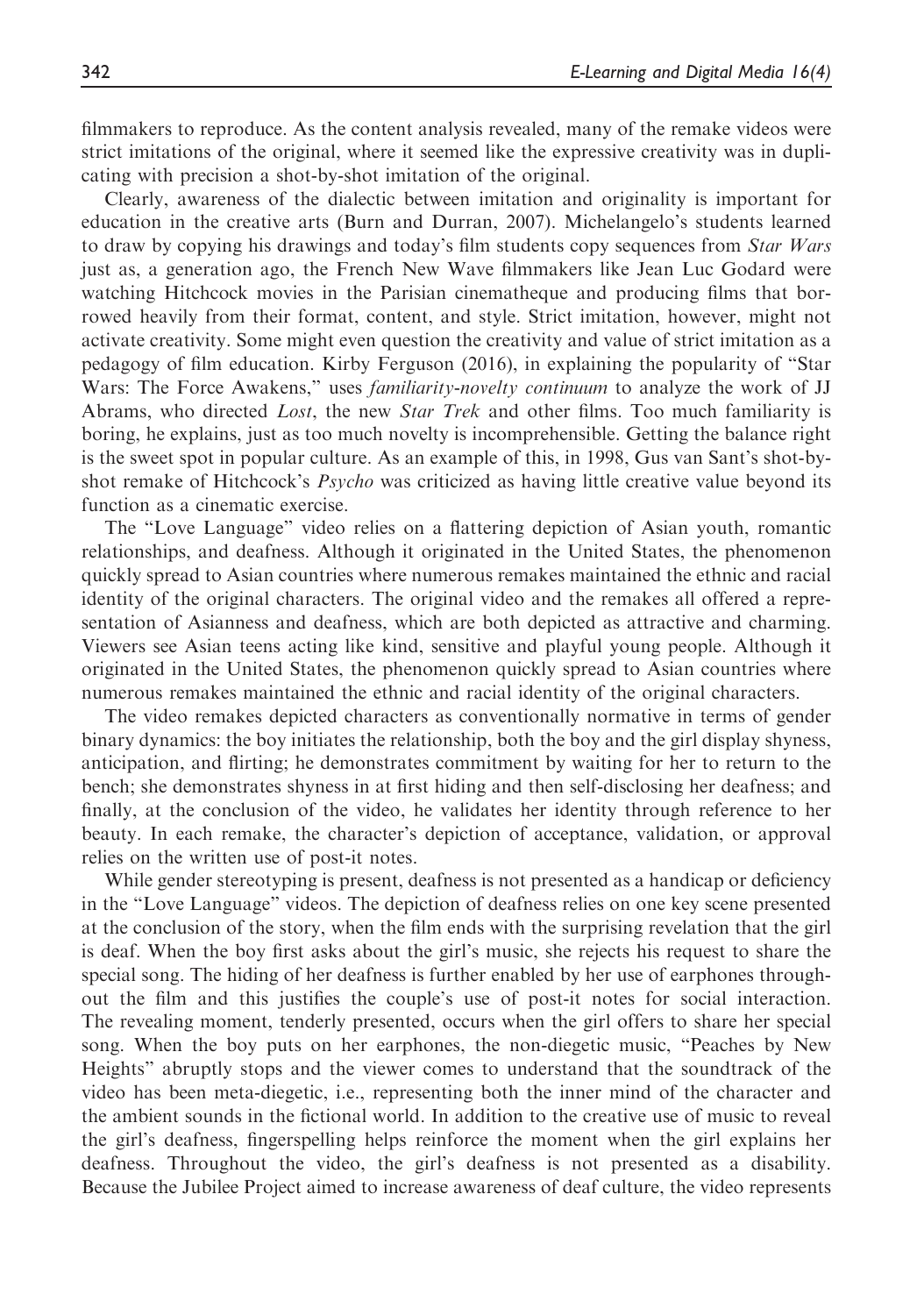the girl as an able person, one who flirts and interacts with hearing people as a part of daily life.

While the narrative includes a representation of disability, it also includes a potentially harmful gender stereotype in the boy's use of the phrase of approval, "You're still beautiful" as the final line of the video. The superficial value of feminine appearance over all other human values was conventionally reproduced in most videos. But a number of the remake videos changed the final line of the film, including such lines as "I still like you," "Will you be my girlfriend?" "I certainly didn't expect that," and "You are still perfect." We don't know how much discussion or debate occurred among members of the production crew, but we can assume that some filmmakers made strategic decisions in deciding to alter the fine line of the script. Changing a problematic representation to be less stereotypical is evidence of both creativity and critical thinking. Production teams who altered the script to be less stereotypical may have been able to analyze the original video, discuss and consider alternatives, and select from among the most appropriate and creative.

Close examination of the "Love Language" videos provides an opportunity to consider the normativity of the ethics of acknowledgement. Two-thirds of remake authors offered some form of credit to the original work. It seems like many remake video producers understand their form of creativity as "standing on the shoulders of giants" and it is possible that producing this video activated a sense of agency through imitation. Among the remake productions that do not attribute the original Jubilee Project authors, all chose to use the name "love" and "language" in the title, making their work more findable for fans of the original. Because our sampling strategy relied on the use of these words in the title, it is possible that we missed other videos that imitate the form and content without providing any attribution.

In reflecting on the strengths and limitations of this research, the imitation-originality ratio may be useful for other studies of remake videos and enable educators to support student reflection on the nature of creative expression. Perhaps the imitation-originality index will stimulate discussion, critical analysis and exploration of issues including representation, identity, and creativity in media production. Limitations of this study include one important challenge to the nature of sampling remake videos and, by extension, any study of imitation. We could not identify a search strategy that enabled us to include imitations which did not reference the original in one way or the other. Thus, our findings may overstate the ethic of acknowledgement. Given the existing (generally negative) attitudes of educators (Duncum, 1988), critics and jury festival voters towards imitation, it is possible that some remake producers intentionally obscure the remake status of their work.

Cultural differences in attitudes about originality and imitation may also be likely explanations of the many cases in which remake producers did not use attribution. Because the videos come from 16 different countries, a limitation of this study was the inevitable biases introduced by the interpretive process, as we, the researchers, struggled to make sense of the sometimes unfamiliar contexts, situations, and narrative choices made by filmmakers. Since we could not conduct interviews of producers or observe the remake production process, our content analysis of the remake YouTube videos provides limited evidence of the potential educational value of remakes for media literacy education.

On the other hand, based on the literature review, we can identify three main reasons to copy the original version: (a) to exploit the popularity of the original video for oneself, (b) to master the craft of filmmaking, or/and (c) to align with an important and valued message. All of these reasons may align with the pedagogical goals of a media literacy educator. A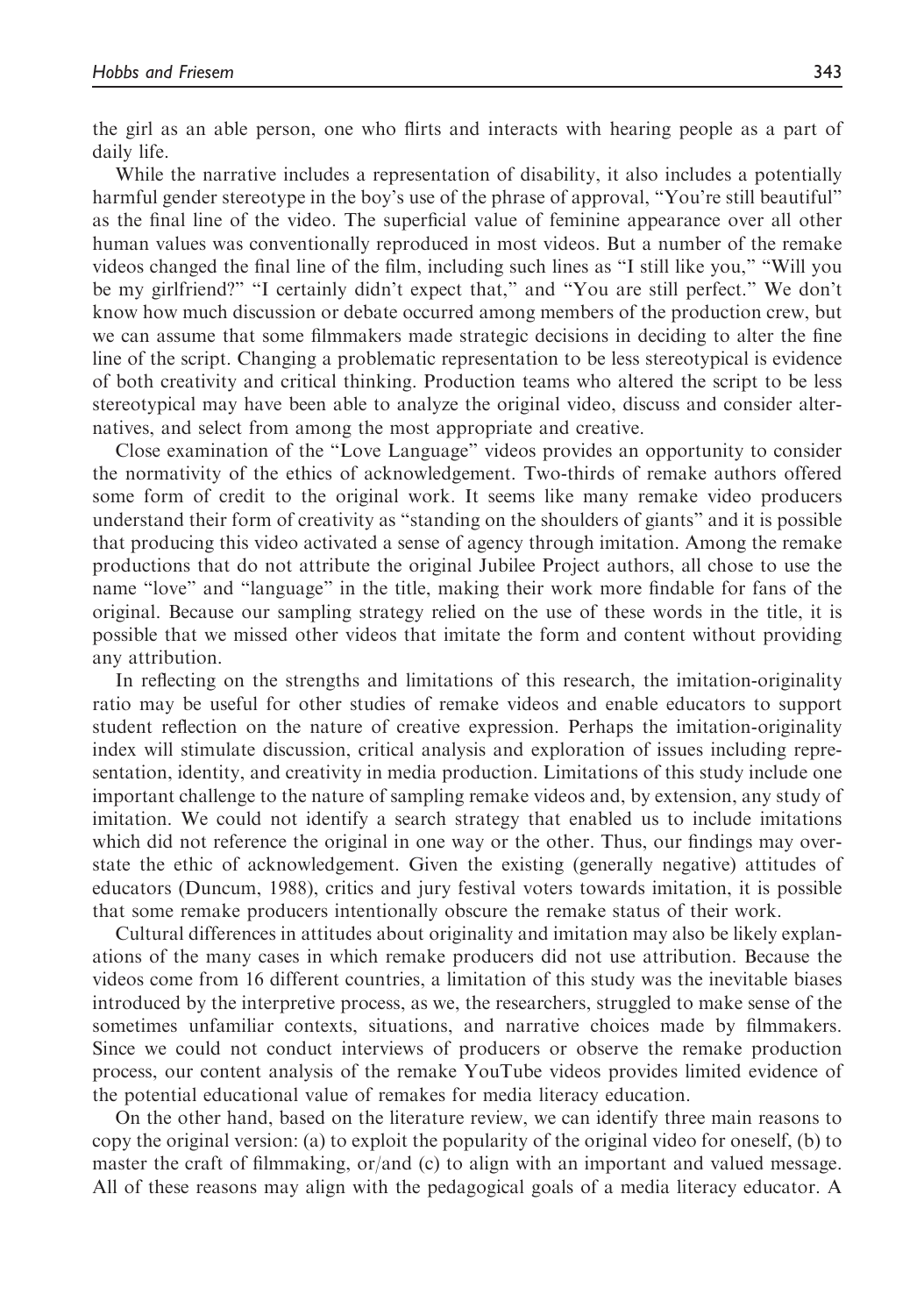media educator can teach the phenomena of viral video and cinematic techniques using a hands-on activity of remaking a simple video. By analyzing first the remake phenomena of "Love Language" followed by a creative media production reproduction activity, students can reflect on their media use as well as learn basic production skills of composing a YouTube video. A comparison contrast of two remake videos would permit careful examination of characters, conflict, format, and cinematography, using the imitation-originality index to note similarities and differences between two texts. A class discussion on the appeal of remake videos might elucidate the concept of transformative use, as remakes may copy the original for a range of creative purposes and goals. As students engage in analysis, discussion, and production they might better reflect on their own values and the way express them with a remake or remix video. By exploring remake as a genre, educators and scholars may be able to understand how the process of composing remake video may enhance students' media literacy competencies.

# Conclusion

This research explored imitation and originality in remake videos, discovering that video producers manipulate the content, format, and cinematography in a complex blend. Using a ratio to depict the levels of imitation and originality for a small dataset of remake videos, we captured the complex dialectic present in the creator's choices. A ratio scale helped us conceptualize dialectic between imitation and originality and this index may be useful for other purposes. . But we see the primary value of a ratio scale to depict the imitationoriginality dialectic in supporting the pedagogy of youth media production as media literacy education.

To acknowledge that imitation can be a form of creative expression is a paradigm-shifting idea in media literacy education, as it challenges traditional concepts of digital citizenship, which emphasizes the social responsibility of avoiding plagiarism and copyright violation.

For students learning the craft of video production, the imitation-originality ratio may give the young producer a means to consider some fresh avenues for expressing creative vision and enabling artistic choices. Creating remake videos may be a valuable first step for learners who are intimidated by self-expressive activities (Friesem, 2015). Remake video production may be valuable to educators with diverse interests, including those who want to provide an introduction to cinematography, those curious about virality, and those exploring creative expression in the context of imitation and copying. Further research should examine the use of imitation as pedagogical strategy to support the process of critical thinking and creativity as part of media literacy education.

### Acknowledgements

The authors would like to acknowledge research assistance from Nikita Duke, Kristen Beatty, Hongyan Lu, and Hacer Dolanbay at the Media Education Lab.

#### Declaration of Conflicting Interests

The author(s) declared no potential conflicts of interest with respect to the research, authorship, and/or publication of this article.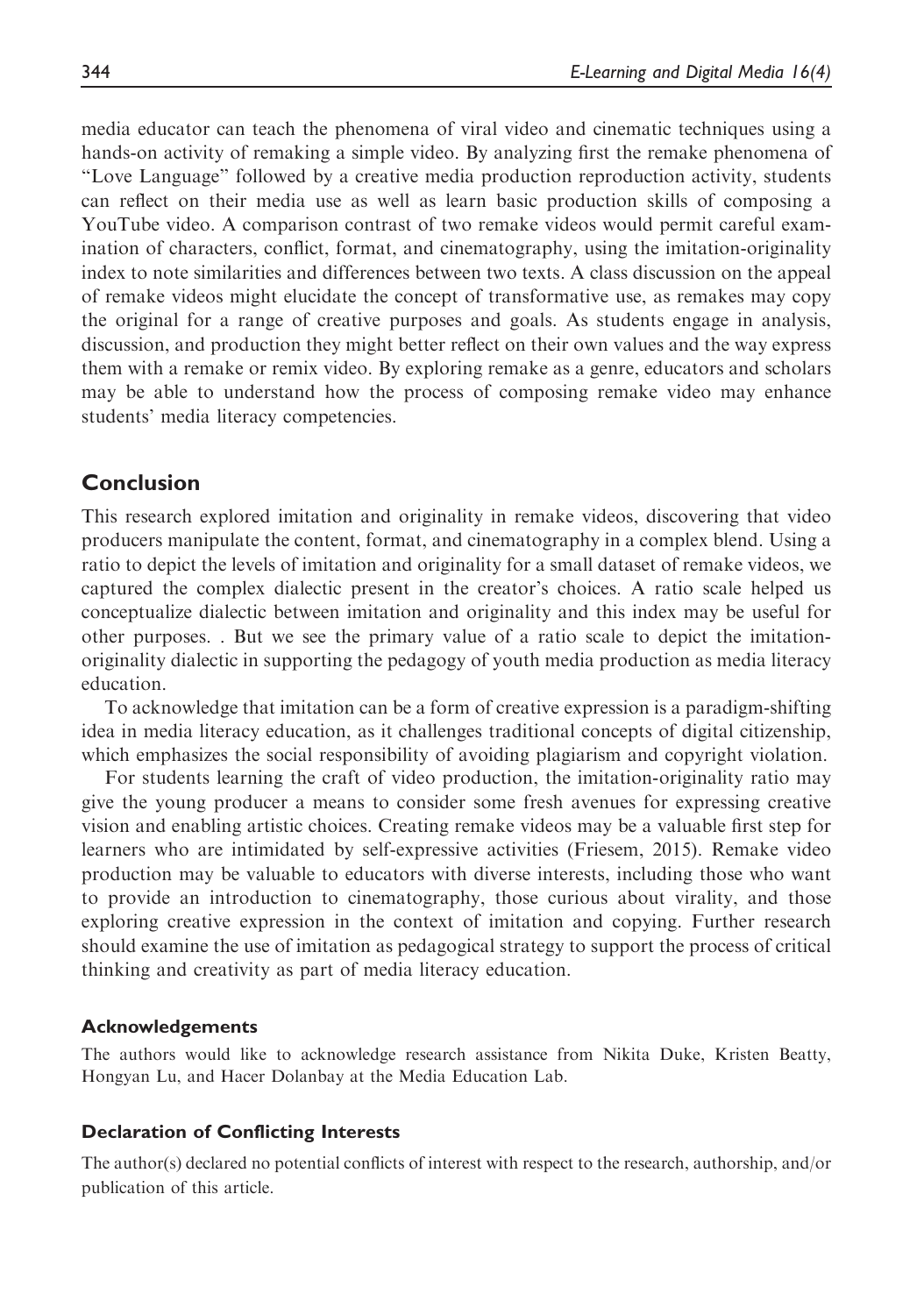### Funding

The author(s) received no financial support for the research, authorship, and/or publication of this article.

## ORCID iD

Renee Hobbs **b** <http://orcid.org/0000-0002-5001-7105> [Yonty Friesem](http://orcid.org/0000-0002-5001-7105) D <http://orcid.org/0000-0002-8463-7660>

#### **Note**

1. It is possible that the quality of amateur acting performances affected coder interpretation.

#### References

- ALS Association (2014) The ALS association expresses sincere gratitude to over three million donors. Available at: www.alsa.org/news/media/press-releases/ice-bucket-challenge-082914.html (accessed 25 February 2019).
- Amien D (2014) Why unboxing videos are so satisfying. Available at: https://finance.yahoo.com/news/ why-unboxing-videos-are-so-satisfying-99561095209.html (accessed 25 February 2019).
- Ashton K (2013) You didn't make the Harlem Shake go viral Corporations did. QUARTZ. Available at: https://qz.com/67991/you-didnt-make-the-harlem-shake-go-viral-corporations-did/ (accessed 25 February 2019).
- Bagley A (1963) The idea of imitation. Art Education 16(4): 8–10.
- Benjamin W (1968[1936]) The work of art in the age of mechanical reproduction. In: Arendt H (ed) Illuminations. New York: Shocken Book, pp. 217–252.
- Benjamin W and Tarnowski K (1979) Doctrine of the similar (1933). New German Critique 17: 65–69.
- Blumer HG (2007) The field of collective behavior. In: Goodwin J and Jasper JM (eds) Social Movements: Critical Concepts in Sociology. London: Routledge, pp. 167–222.

Bourdieu P and Passeron JC (1990) Reproduction in Education, Society and Culture. Thousand Oaks: Sage.

- Burn A and Durran J (2007) Media Literacy in Schools: Practice, Production and Progression. London: Paul Chapman.
- Chu D (2009) Collective behavior in YouTube: A case study of "Bus Uncle" online videos. Asian Journal of Communication 19(3): 337–353.
- Court J and Grossman A [Producers] (1967) Don't Look Back [film trailer]. Retrieved from [https://](https://www.youtube.com/watch?v=SBZui057nfM) [www.youtube.com/watch?v=SBZui057nfM.](https://www.youtube.com/watch?v=SBZui057nfM)
- Duncum P (1988) To copy or not to copy: A review. Studies in Art Education 29(4): 203–210.
- Duncum P (2009) Toward a playful pedagogy: Popular culture and the pleasures of transgression. Studies in Art Education 50(3): 232–244.
- Friesem Y (2015) Digital empathy: Developing socio-emotional and cognitive skills using digital media. In: Tettegah S and Ferdig DL (eds) Emotion, Technology and Behavior. San Francisco: Elsevier.
- Ferguson K (2016) Everything is a remix: The force awakens. Video. Available at: https://vimeo.com/ 167069783 (accessed 25 February 2019).
- Gardner H (1980) Artful Scribbles: The Significance of Children's Drawings. New York: Basic.
- Giddens A (1984) The Constitution of Society: Outline of the Theory of Structure. Berkeley: University of California Press.
- Gombrich E (1977) Art and Illusion: A Study in the Psychology of Pictorial Representation London: Phaidon Press.
- Hall K (2016) Selfies and self-writing. Television & New Media 17(3): 228–242.
- Halverson ER (2010) Film as identity exploration: A multimodal analysis of youth-produced films. Teachers College Record 112(9): 2352–2378.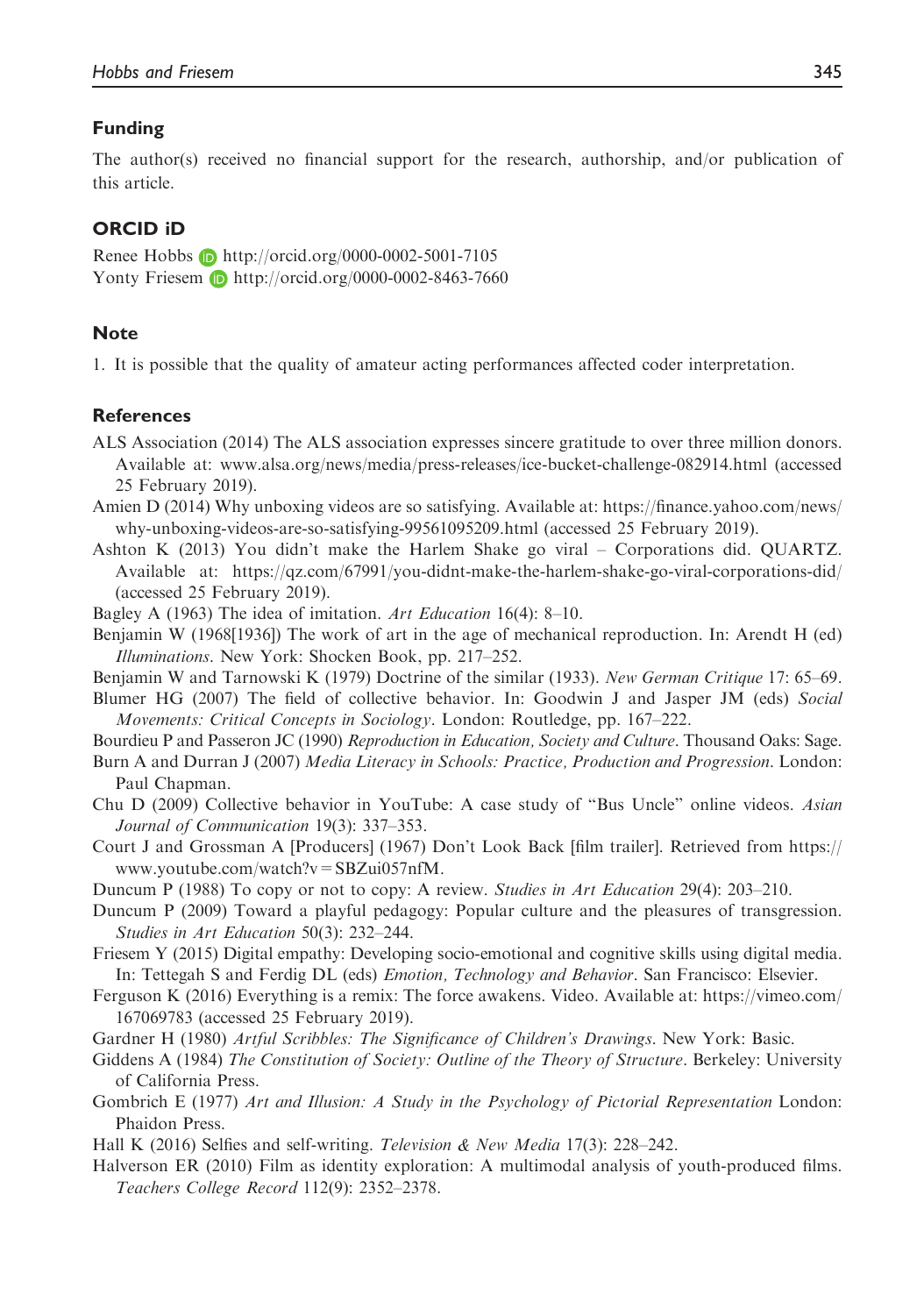- Hauge C (2014) Youth media and agency. Discourse: Studies in the Cultural Politics of Education 35(4): 471–484.
- Hobbs R (2010) Copyright Clarity: How Fair Use Supports Digital Learning. Thousand Oaks: Corwin. Hobbs R and Grafe S (2015) YouTube pranking across cultures. First Monday 20(7). Available at:
- <https://journals.uic.edu/ojs/index.php/fm/article/view/5981/4699> (accessed 25 February 2019).
- Horkheimer M and Adorno TW (2002) Dialectic of Enlightenment (trans: Noeri G). Palo Alto: Stanford University Press.
- Hyde L (2010) Common as Air: Revolution, Art, and Ownership. New York: Farrar, Straus and Giroux.
- Jenkins H (2012) Textual Poachers: Television Fans and Participatory Culture. New York: Routledge.
- Jenkins H, Ford S and Green J (2013) Spreadable Media: Creating Value and Meaning in a Networked Culture. New York: New York University Press.
- Jenkins H, Purushotma R, Weigel M, et al. (2009) Confronting the Challenges of Participatory Culture: Media Education for the 21st Century. Cambridge: MIT Press.
- Jocson K (2013) Remix revisited: Critical solidarity in youth media arts. E-Learning and Digital Media 10(1): 68–82.
- Koos L and Forrest J (2002) Dead Ringers: The Remake in Theory and Practice (SUNY Series, Cultural Studies in Cinema/Video). Albany: State University of New York Press.
- Laybourne K and Cianciolo P (1978) Doing the Media: A Portfolio of Activities, Ideas, and Resources. New York: Center for Understanding Media & McGraw-Hill.
- Lenos M (2009) Déjà vu: Cultural functions of Hollywood remakes. Doctoral Dissertation, Temple University, USA.
- Levine P (2008) A public voice for youth: The audience problem in digital media and civic education. In: Bennett LW (ed) Civic Life Online: Learning How Digital Media Can Engage Youth. The John D. and Catherine T. MacArthur Foundation Series on Digital Media and Learning. Cambridge: MIT Press, pp. 119–138.
- Masterman L and Thompson J (1980) Teaching about Television. London: Macmillan.
- Miroch S (2014) Card stories on YouTube: A new frame for online self-disclosure. Media and Communication 2(1): 2–12.
- Misoch S (2014) Card Stories on YouTube: A New Frame for Online Self-Disclosure. Media and Communication 2(1): 2–12.
- Niesyto H, Buckingham D and Fisherkeller J (2003) Video culture: Crossing borders with young people's video productions. Television & New Media 4(4): 461–482.
- Puetz M (2002) Mimesis. Theories of Media, Keywords Glossary. Chicago: University of Chicago.
- Shifman L (2011) Anatomy of a YouTube meme. New Media and Society 14(2): 187–203.
- Storey J (2003) Inventing Popular Culture: From Folklore to Globalization. Malden: Blackwell.
- Strangelove M (2010) Watching YouTube: Extraordinary Videos by Ordinary People. Toronto: University of Toronto Press.
- Steele CK (2013) Shaking off the "Other": Appropriation of marginalized cultures and the "Harlem Shake". AoIR Selected Papers of Internet Research, 3. Available at: http://spir.aoir.org/index.php/ spir/article/viewFile/838/pdf (accessed 25 February 2019).
- Sullivan D (1989) Attitudes toward imitation: Classical culture and the modern temper. Rhetoric Review 8(1): 5–21.
- Tushnet R (2018) Mix and match: Transformative purpose in the classroom. In: Hobbs R (ed) The Routledge Companion to Media Education, copyright and Fair Use. New York: Routledge, pp. 22–30.
- van der Linden S (2017) The nature of viral altruism and how to make it stick. Nature Human Behaviour 1: 0041.
- Wiggins BE and Bowers GB (2015) Memes as genre: A structurational analysis of the memescape. New Media & Society 17(11): 1886–1906.